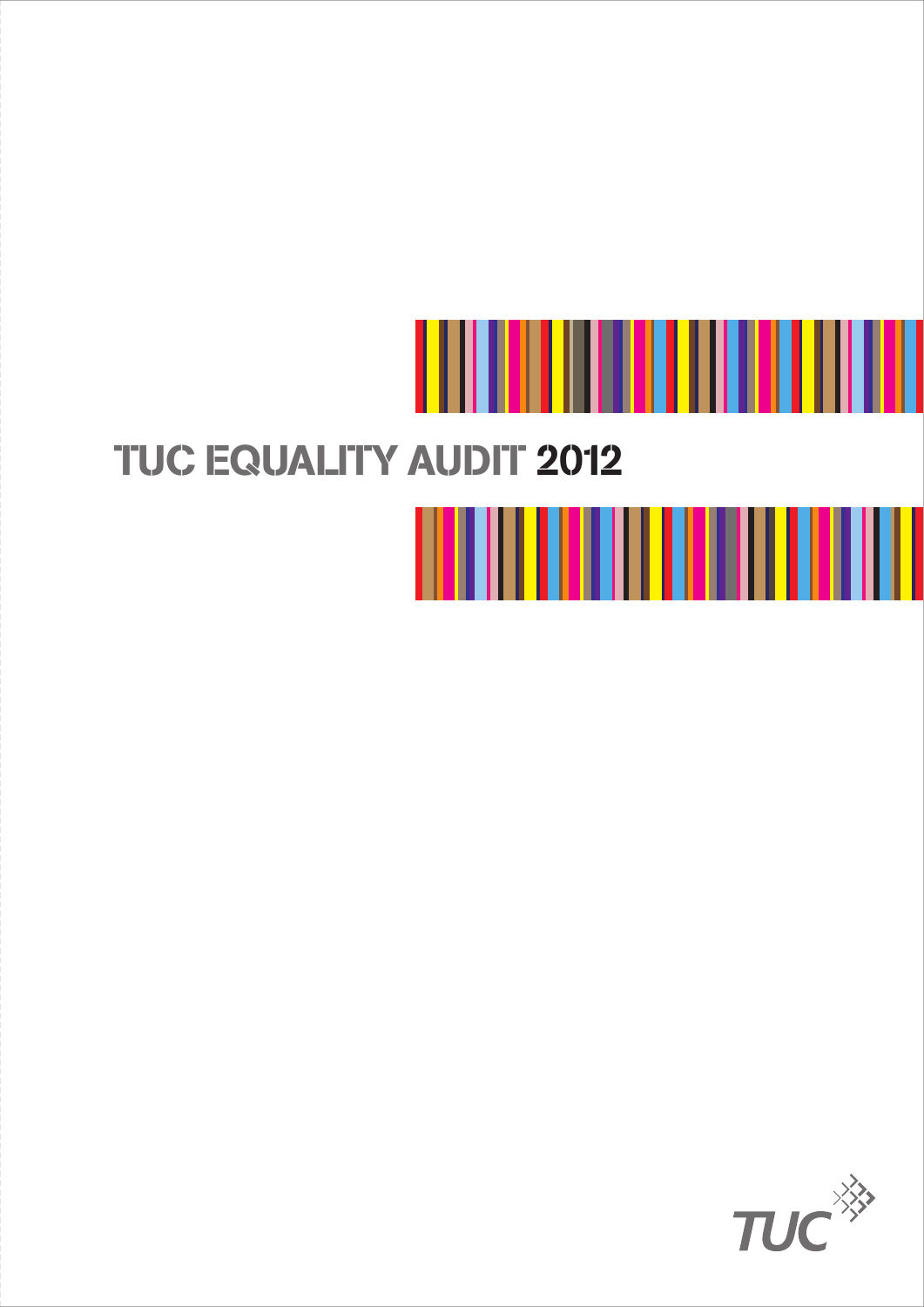# CONTENTS

#### Foreword

Executive summary

SECTION 1 **Introduction** 

SECTION 2 The climate for equality bargaining

SECTION 3 Structures and priorities for equality

SECTION 4 Guidelines and negotiations on equality

Appendix A Unions responding and not responding to the 2012 TUC Equality Audit **28** and 28

Appendix B The climate for equality bargaining over the last two years

Appendix C Working parents and parents-to-be: the state of collective bargaining

Appendix D Mental health at work 36

|   | 3              |
|---|----------------|
|   | $\overline{4}$ |
|   | 6              |
| . | 7              |
|   | 10             |
|   | 14             |
|   | 28             |
|   | 30             |
|   | 32             |
|   | $\Omega$       |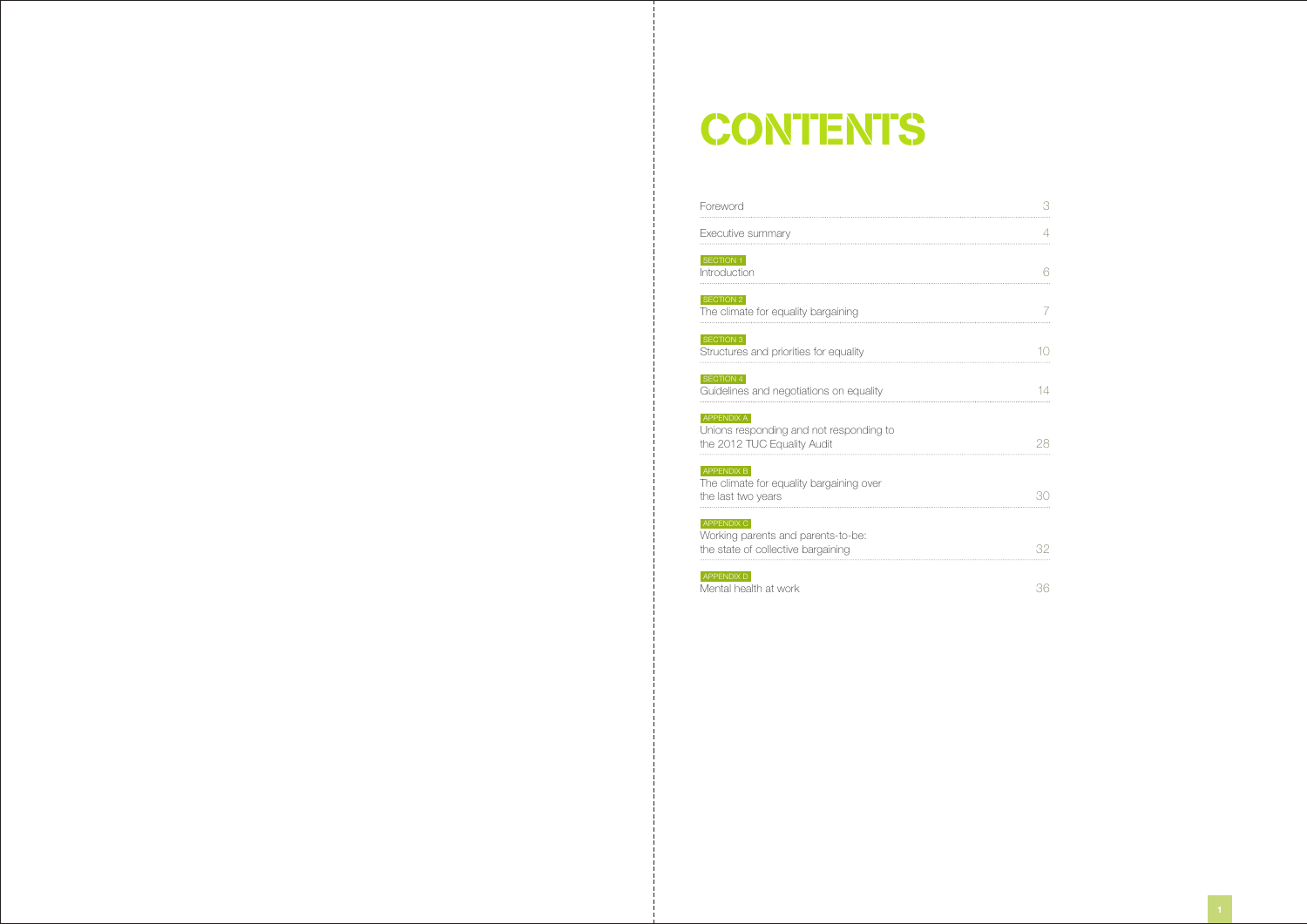# **FOREWORD**

It is nearly 10 years since the TUC carried out its first audit of trade unions' equality structures and collective bargaining activities. Over that time we have seen some significant achievements in the workplace and steady improvements in how trade unions have responded to a more diverse workforce and membership.

This audit, which focuses on equality bargaining, covers three very difficult years from the beginning of 2009 to the beginning of 2012.

It is evident that in some workplaces unions have been on the defensive during this time, trying to protect earlier achievements and particularly vulnerable groups, whether it be ensuring redundancy and restructuring exercises do not wrongly target certain workers, reasonable adjustments remain in place for disabled workers or that flexible working is kept for parents and carers.

But it is encouraging to see that, even in these difficult times, there are still examples of unions successfully pushing to advance equality at work, for example, in getting employers to address women's low pay or carry out equal pay audits, achieving better than statutory pay for parents on maternity or paternity leave, agreeing policies to ensure better treatment of trans people at work, or getting agreement from some public sector employers on the unacceptability of far right or hate group membership.

As usual, the audit provides a rich source of examples of what can be achieved. I hope it informs and encourages unions in their collective efforts to secure more accessible and better work opportunities for all.

#### Brendan Barber

TUC General Secretary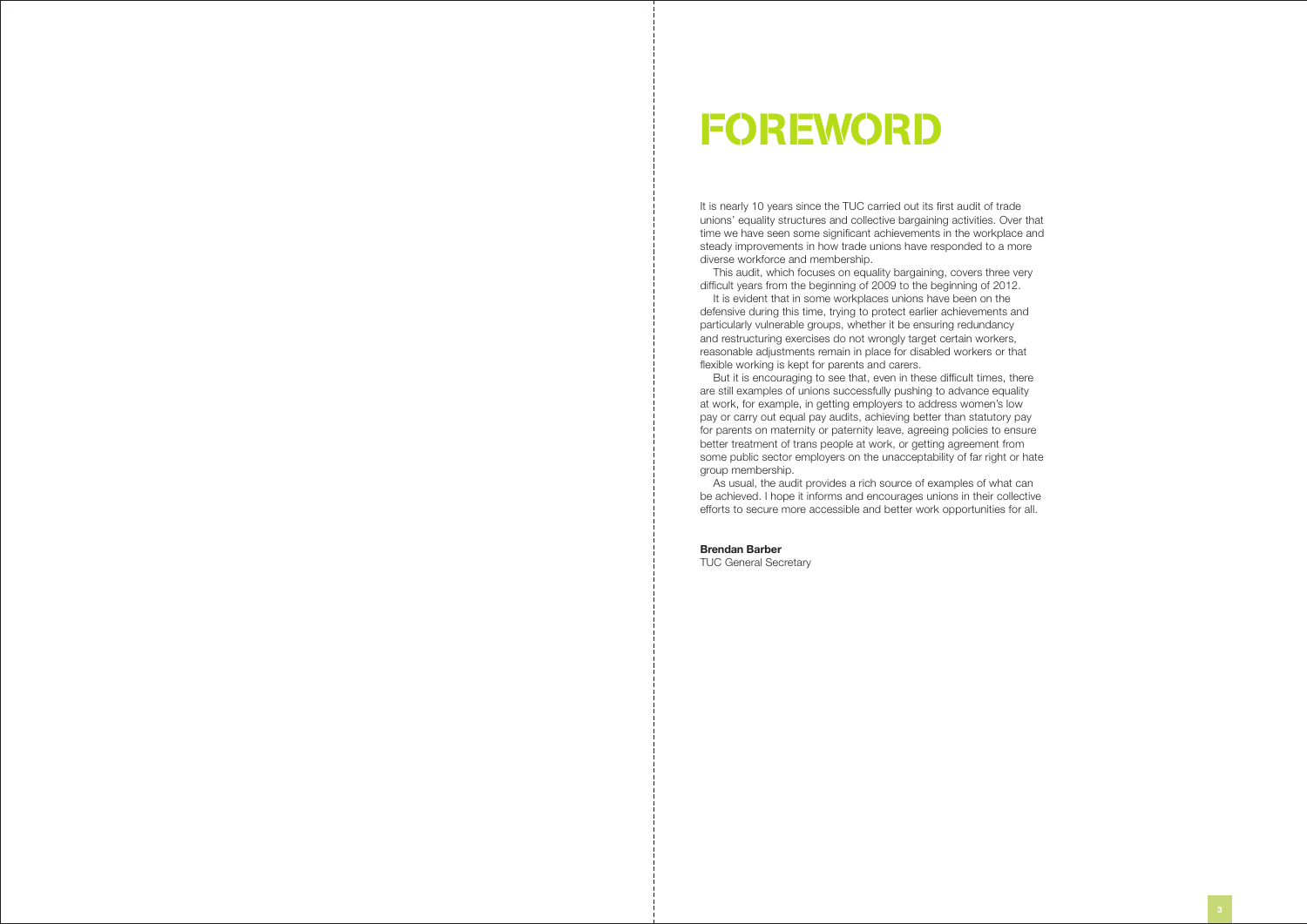# **EXECUTIVE SUMMARY**

The biennial TUC Equality Audits began in 2003 following a TUC rule change committing the TUC and its affiliates to promoting equality in all aspects of their work. This 2012 audit, like those of 2003, 2005 and 2009<sup>1</sup>, details the range of issues unions address in their search for improved equality for all workers in the collective bargaining arena.

# A tough climate

To set the scene for the 2012 Audit findings, the report begins with unions' views and reactions to the current climate for equality bargaining. This is in recognition of the fact that, compared with previous years, trade unions have faced unprecedented challenges in the period covered by the audit (2009 to 2012) as the effects of the recession and austerity began to bite.

A majority of the respondent unions expressed the view that overall it had become more difficult to negotiate and make progress on equality issues. And it is evident that some trade union activity has shifted to defending equality and seeking to protect certain groups from particular disadvantages in these difficult times.

Almost half of the unions said they had issued guidance to their negotiators covering issues such as how to assess the equality impact of redundancy or restructuring proposals and how to campaign against cuts from an equality perspective. The TUC has also produced a range of guidance and materials on equality and cuts during this period.

Two in five unions cited examples of equality policies being diluted as a result of current economic pressures and the more difficult negotiating climate. Others said that although equality policies had not been watered down there were problems with their implementation in practice. For example, a supplementary survey of workplace reps found that three in ten reps thought that it had become harder to access flexible working, while only one in ten said it had got easier.

But despite the tougher climate, measures to advance equality in unionised workplaces are still underway. The report documents some significant negotiated improvements over the past two years and unions reported advances in all areas covered by the audit – evidence that TUC affiliates have not let equality slip off the bargaining agenda.

## Union guidance to negotiators

Unions have continued to issue new or updated guidance across all equality areas. The issue on which unions have most commonly issued quidance for negotiators in the past three years is flexible working and work/life balance. While the law has provided a platform for improvements in this area and the government proposes to extend the statutory right to request to all employees in  $2014^2$ , it is evident that unions have been keen to seek enhanced workplace agreements on this now.

Disability appears to have stepped up the list of union priorities since the 2009 audit. Three in five unions have up-to-date guidance or materials for their officers and reps on disability, compared to just over a half in 2009.

Another area many unions have focused on is general equality bargaining covering all the protected characteristics. This category includes guidance on equality law and many unions produced new materials to keep officers and reps up to date with the new Equality Act and the new Public Sector Equality Duty (PSED) that has extended the previous public duties' requirements to all protected characteristics.

A similar number of unions have up-to-date materials available under the heading working parents, parents-to-be and carers. This includes maternity leave and pay, paternity leave and pay, childcare support and parental leave. Again, some new or updated materials in this area may have been motivated by changes in the law with the implementation of Additional Paternity Leave and Pay (APL&P) in April 2011, allowing a mother to transfer some maternity leave and pay to the father or her partner.

## Negotiated successes

The area where most unions report having achieved negotiated success in the last three years is that of women's pay and employment, particularly in securing employers' agreement to carry out equal pay audits and take steps to improve the pay of the lowest paid, which is predominantly women in many workplaces. Equal pay has remained the stand-out bargaining priority mentioned by most unions, too *(see Table 1)*.

A significant number (almost half) of unions reported reaching new agreements with employers on age. As examples given in the report show, some of these deals were in response to the removal of the statutory Default Retirement Age (DRA) in 2011.

The same proportion reported having negotiated agreements with employers on disability, notably around reasonable adjustments. However, in the section on the current climate for equality bargaining there are concerning instances where unions have suggested disabled workers are being targeted for redundancy or are suffering particular disadvantages from cost-reduction exercises.

Unions have had a reasonable degree of success on flexible working too, with 46 per cent reporting that they have achieved better than statutory agreements, particularly in terms of widening the eligibility criteria for requesting flexible working beyond parents and carers. However, again, this success needs to be balanced against the examples and views expressed by unions that suggest it is getting harder to access flexible working in practice in some workplaces as a result of workforce reductions and a more insecure economic environment.

In addition to the above, more unions appear to have struck deals with employers under the headings

general equality bargaining, harassment and bullying and BME workers than in 2009.

But fewer unions report having reached new agreements on working parents and carers than in the 2009 audit. This is perhaps surprising, given the recent change in the law with the introduction of APL&P and unions' past success in negotiating family-related leave and pay packages that are above the statutory floor. A supplementary survey of union workplace representatives reported in Appendix C finds that only a small handful of employers have adapted their occupational maternity pay schemes to accommodate fathers or partners who are taking APL.

There are also slightly fewer unions reporting new deals on accommodating religion or belief at work or to support equality for LGB&T workers and migrant workers than in 2009.

| <b>Table 1: Negotiated successes</b>  |                                          |                                     |  |
|---------------------------------------|------------------------------------------|-------------------------------------|--|
| <b>Topic</b>                          | % current guidance/policy<br>(% in 2009) | % negotiated success<br>(% in 2009) |  |
| Flexible working or work/life balance | 69 (65)                                  | 44 (44)                             |  |
| <b>Disability</b>                     | 61(54)                                   | 47 (35)                             |  |
| General equality bargaining           | 58 (65)                                  | 39(16)                              |  |
| Working parents and carers            | 58 (58)                                  | 42(51)                              |  |
| <b>BME</b> workers                    | 56 (58)                                  | 42 (35)                             |  |
| Harassment and bullying               | 56 (61)                                  | 39 (33)                             |  |
| Women's pay and employment            | 53 (63)                                  | 50 (30)                             |  |
| Religion and belief                   | 50 (42)                                  | 22(23)                              |  |
| Age                                   | 50(49)                                   | 47 (37)                             |  |
| <b>LGB</b> workers                    | 44 (56)                                  | 28(33)                              |  |
| <b>Trans workers</b>                  | 44 (35)                                  | 14(16)                              |  |
| Migrant workers                       | 36 (35)                                  | 22(23)                              |  |

<sup>1.</sup> Unusually, this audit covers a three-year rather than a four-year period. This is as a result of the General Council's decision last year to bring the audit forward by a year as at that time it was anticipated that the 2013 Congress, when the audit was due, could be a smaller-scale event without time to give the audit proper consideration.

<sup>2.</sup> Although the 26 weeks' service qualifying criteria will remain.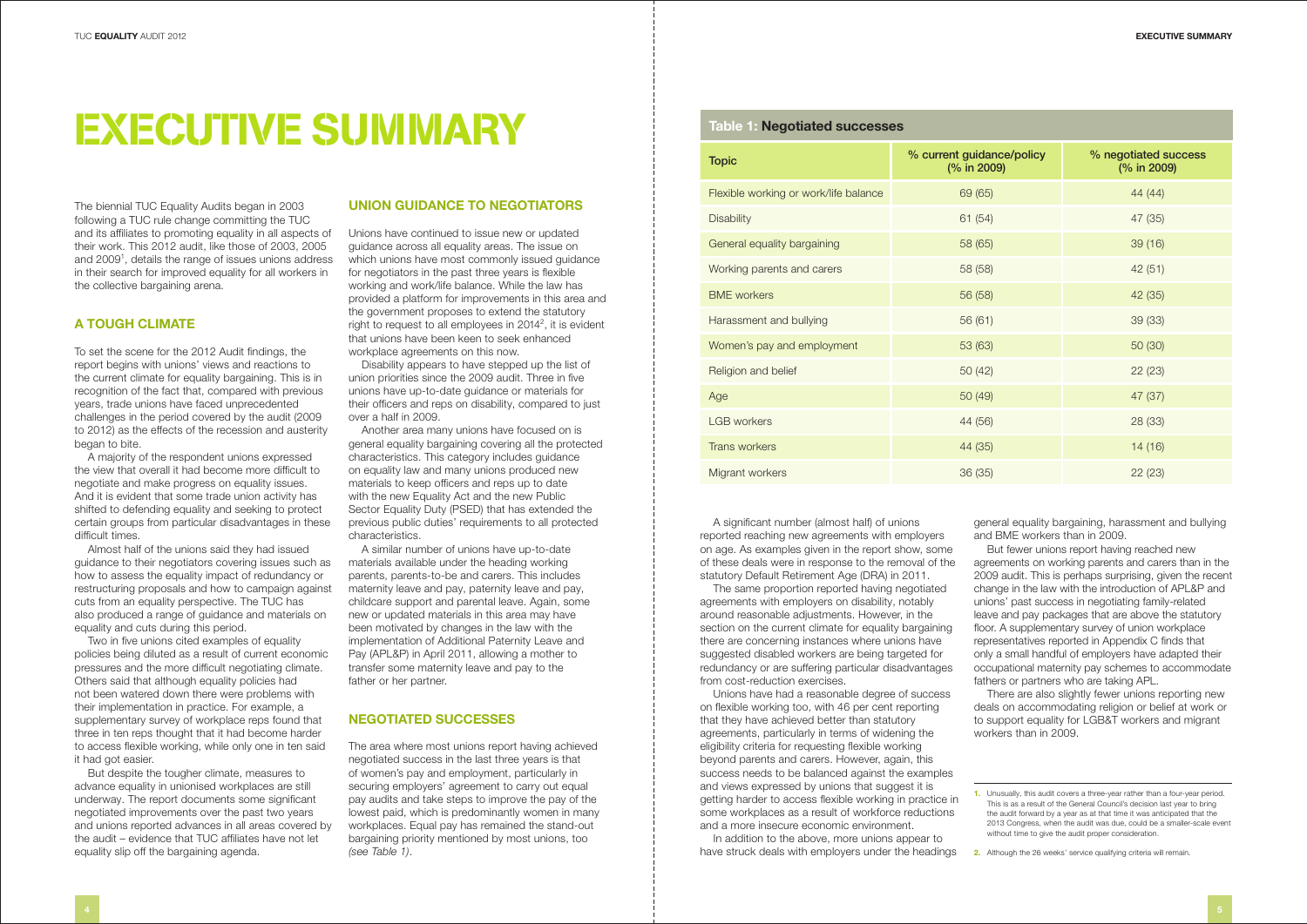#### SECTION 1

# **INTRODUCTION**

The TUC Equality Audit 2012, like its predecessors covering collective bargaining, reveals the range of issues unions address in their search for improved equality for all workers in the employment arena.

This report covers the period from the beginning of 2009 to the beginning of 2012 – three very tough years for unions and their members, with austerity biting and the election of the coalition government with its focus on deficit reduction and deregulation of the labour market to minimise 'burdens on business'.

The bulk of the report is descriptive, providing a picture of the agenda the movement is now following on bargaining in each of the equality areas. It also provides examples of good practice agreements on a wide range of equality topics.

The report gives figures of the number or proportion of unions issuing guidance on each of the topics, and also shows the equivalent figure for the 2009 audit. However, the two figures are not directly comparable. To a certain extent, the audit reflects the subjective view of the individual completing it. This is often a different individual from the person who returned the previous audit questionnaire.

As the next section in this report on the climate for collective bargaining shows, most unions feel it has been harder to get employers to address equality issues. However, despite the tougher climate, this report suggests unions and their negotiators have not abandoned the push for equality. Every single area audited has seen some action by some unions and in all cases unions collectively have been able to report some negotiated success.

The unions were first asked whether they had current policies, guidelines or briefing materials or had put in claims on a range of equality topics. In some cases these documents may have been drawn up some years ago but are still up to date. However, in its description of the material, this report concentrates on examples of documentation drawn up since the TUC Equality Audit 2009, which was the last audit covering equality bargaining.

The audit was carried out by the Labour Research Department (LRD) through a questionnaire distributed to all TUC affiliates in November 2011 for response by end of January 2012. It asked for examples of both up-to-date policies and guidance on the range of equality bargaining topics, and details of good negotiated agreements.

The response to the national union survey was very slightly lower than that of 2009. In total, 36 of the TUC's 54 affiliate unions replied, or 67 per cent, compared with 72 per cent in  $2009<sup>3</sup>$ .

The main survey was supplemented by two other pieces of work by the LRD in an effort to obtain workplace level information. One covered familyrelated leave and pay and flexible working; the other focused on mental health at work.

The largest unions were as usual more likely to respond to the audit than smaller ones. However, unlike in 2009, three unions with more than 10,000 members did not respond this time. The proportion of the TUC's membership covered by the survey was 97.3 per cent. In 2009 the equivalent figure was 99.3 per cent. Lists of which did and did not respond are set out in Appendix A.

3. OURS is counted as part of NGSU, with which it merged in 2011.

#### SECTION 2

# **THE CLIMATE FOR** equality bargaining

Information gleaned from all these parts of the research is incorporated at various points within this report, where appropriate.

Section 2 of this report sets out the context for

collective bargaining on equality in recent years, including the impact of cuts and austerity.

Section 3 describes how unions monitor their membership, decide upon equality bargaining priorities, communicate those priorities to their officers and reps, and how they monitor the outcome of their bargaining efforts.

Section 4, the main section of the report, looks at the extent to which unions have up-to-date negotiating advice or policies on equality to support bargaining. It also sets out where unions have achieved success in the past three years in putting the guidance or policies into practice – in other words in reaching successful agreements in the workplace.

The unions were then asked what they had achieved in the workplace on the same range of equality issues since the 2009 audit. Therefore, the information set out here is restricted to agreements negotiated in the last three years, though clearly many agreements reached before 2009 are still in place.

#### The response

The last three years have clearly been a tough period for unions to negotiate on equality. For most, it has been more difficult to get employers to address equality issues. Thirty respondents answered a direct question on this, 17 of which said it had become more difficult, with just four saying it had got less difficult. Ten said it had stayed the same.

This is a different picture from that revealed in the 2009 audit, when unions were fairly evenly mixed on whether it had become more or less difficult, and half said it had stayed the same.

On the upside, the improved equality legislation over the last decade or so – still largely in place at the time of the audit – has continued in some cases to allow unions to put pressure on employers to do more to address equality at work. Nautilus, for example, says it has become easier to discuss equality because of the "increased awareness of employers of the legal requirements".

However, in most cases this is outweighed by the economic crisis, austerity and public sector spending cuts, giving employers a reason – or excuse – to avoid equality improvements. As the CWU says: "In the face of austerity, companies see equality as an easy target."

On top of this is the less positive political climate created since the replacement of the Labour government by the Conservative-LibDem coalition, with its emphasis on cutting purported burdens on business. UNISON points out: "The coalition policies… and so-called Red Tape Challenge is undermining fairness, equality and rights of workers." In a similar vein, Unite says: "Employers feel more supported with the coalition government to attack workers' rights. Also, many employers are focused elsewhere and they do not see equality as a priority."

The CSP response spells out how the two sides of the story affect negotiations in the NHS: "The Equality Act and the fact that we deal with NHS employers… means that equalities issues are on the agenda [but] the need for efficiency savings means that any improvements have to be cost neutral so makes it difficult to get improvements above and beyond the need for legal compliance."

A fuller list of union comments on the climate for equalities bargaining is set out in Appendix B. Unions that organise in more than one sector were asked in which sectors it had become most and least difficult to address equality issues.

For the GMB the most difficult sector in which to get employers to address equality issues is the public sector, as "employers are feeling confident, even 'gung ho', in challenging the trade union role in the workplace". In the private sector, GMB said its reps have been successful in engaging employers by arguing the importance of legislative compliance and the moral case for reducing conflict and improving workplace harmony.

The Musicians' Union (MU), on the other hand, says the higher level of equality legislation relating to the public sector still makes it easier than in the private sector.

The NUJ is having most difficulty in local and national newspapers and other areas of the printed press, which are enduring massive cutbacks because of the recession coupled with the switch away from this type of media. The union is faring better in the broadcasting sector. The BBC, despite cutbacks, is still a developing part of the media and so is an easier place to negotiate equality, the union reports. The RMT says it is most difficult to engage with employers in the sectors where the union is less organised, such as road and sea transport, because "the union has less power of persuasion and employers see any unnecessary (i.e. not statutory minimum) provision as an additional cost". In the rail industry, on the other hand, the union is well organised and is in a position to negotiate better deals.

Unite, on the other hand, says negotiating over equality has become more difficult in all sectors, "even in some of the well organised workplaces". More than two in five unions (15) went as far as to say there had been instances of equality policies being diluted in the last two years in workplaces where they negotiate, while a couple of unions said the problem is more related to the implementation of policies. Below are some comments on this.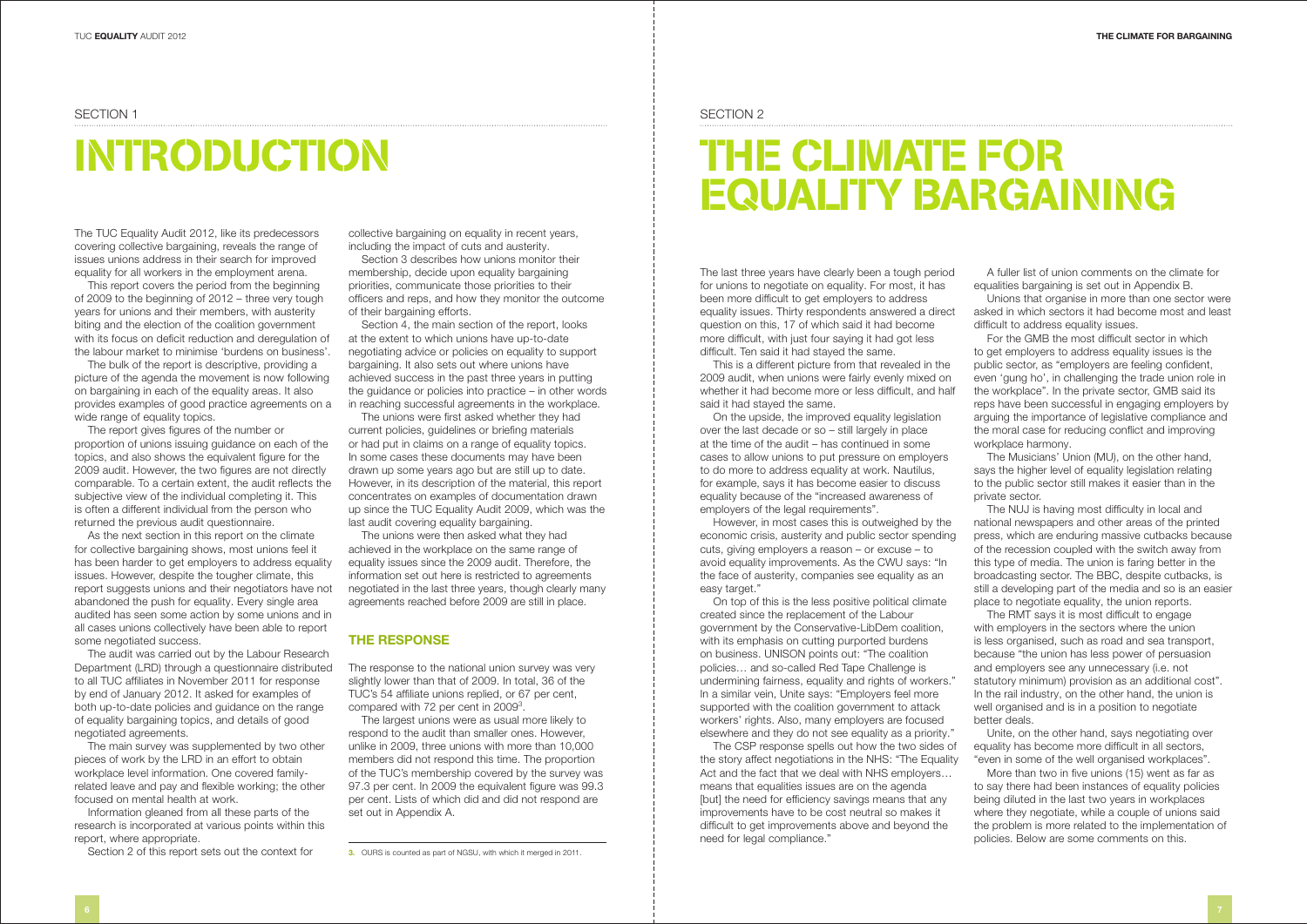unions have produced to help negotiators deal with the equality impact of spending cuts and austerity measures *(see Table 2)*.

Almost half of unions (17) have produced materials on these issues, including 11 (31 per cent) who have produced guidance on assessing the equality impact of employers' redundancy and restructuring proposals. Twelve have produced material on negotiating over the equality impact of pension reform.

Also relatively common is material on campaigning against cuts from an equality perspective (11 unions) and on avoiding discrimination in redundancy selection

criteria and procedures (11 unions). The Chartered Society of Physiotherapists' negotiators' guidance on redundancy in the NHS, for example, points out the ways in which selection criteria can be directly or indirectly discriminatory and therefore unlawful. Other topics in this area that are the subject

#### EXAMPLES OF DILUTION OF EQUALITY policies and practices

#### **UCU**

of guidance materials are: the impact of cuts and austerity on mental health and stress at work (10 unions); the equality impact of pay and progression freezes (eight unions); and the impact of reduced facility time on equality (seven unions).

NASUWT produced materials highlighting the particular negative impacts on different equality groups from the coalition government's cuts and education policies. In the NHS, Unite has looked at the equality

impact of the cuts that are leading to redundancy and reorganisation and having an impact on health services. Unite is also conducting a survey of members to discover the impact on its BME members.

Employers are not undertaking equality impact assessments and this requirement is now being diluted in the new Public Sector Equality Duty.

#### Materials on the equality impact OF SPENDING CUTS AND AUSTERITY

#### Association of Educational Psychologists

Changes to occupational sick pay; tightening of policies on how and when leave can be taken; changes to car allowances, which has been particularly detrimental to solitary workers who are disabled or female.

#### RMT

# **TUC quidance** on cuts and equality

A train operating company in the south-east is systematically withdrawing flexible working arrangements even where they are longstanding and essential to those employees with care responsibilities.

#### CWU

In some organisations, workers who have disability issues have had a tendency to be managed out of the organisation.

#### **NUJ**

It has also sought to build links with voluntary sector and campaign groups such as Disabled People Against the Cuts. And it held an 'Equality Deficit' conference in November 2011 for trade unionists, campaigners and voluntary and community groups to forge links and enable experiences to be shared between different groups.

Many policies still remain on paper but implementation is getting harder as managements and NUJ chapels concentrate on cuts in staff numbers and wages and lack of pay increases.

#### UNISON

There has been a reduction in meaningful Equality Impact Assessments being completed and equality objectives are being diluted. Cases and examples of bad practice have been sent to the EHRC.

- *Disabled People Fighting the Cuts:* sets out the impact the cuts are having on disabled people and suggests ways to campaign against them.
- *Women and the Cuts Toolkit: gives* guidance on how to gather information, produce an equality and human rights impact assessment and use it for campaigning and media work.
- *Public Sector Duty Toolkit:* gives guidance on how to use the public sector equality duty to hold public bodies to account.

#### NASUWT

In addition, the TUC and a number of unions are working with the Runnymede Trust on a research project mapping the impact of the cuts on different groups within the public sector workforce by gathering information from union branches. This research will be published in

Under the coalition government, the Department for Education has cancelled all social partnership structures in education, diluted its quidelines on bullying and failed to carry forward the agreement on recording incidents of bullying and harassment.

#### Britannia Staff Union

Branch network staff wishing to go part time (usually for caring reasons) are often initially being told they have to work all day Saturday to secure a change in hours.

#### **PCS**

The Forestry Commission has cut the period allowed for career breaks from five years to two. Elsewhere staff have been refused permission to work term-time only. The union has also encountered attacks on trade union facilities time and on trade unionists' time off to attend courses.

To see how unions are attempting to safeguard workplace equality in the current climate, the 2012 audit questionnaire asked about guidelines or policies

### Table 2: Impact of spending cuts and austerity

|                                                                         | Percentage with<br>up-to-date policies<br>or guidelines |
|-------------------------------------------------------------------------|---------------------------------------------------------|
| Campaigning against cuts from an equality perspective                   | 31                                                      |
| Assessing the equality impact of redundancy and restructuring proposals | 33                                                      |
| Avoiding discrimination in redundancy selection criteria and procedures | 31                                                      |
| Equality impact of pay and progression freezes                          | 22                                                      |
| Equality impact of pension reform                                       | 33                                                      |
| Equality impact of reduced facility time                                | 19                                                      |
| Impact of cuts and austerity on mental health and stress at work        | 28                                                      |
| Total                                                                   | 34                                                      |

The TUC has produced a number of briefings to highlight the impact of cuts and austerity on equality, particularly the cumulative impact of things like workforce reductions, changes to terms and conditions, welfare benefit reform and cuts in public services.

The following briefings and toolkits are available from www.tuc.org.uk: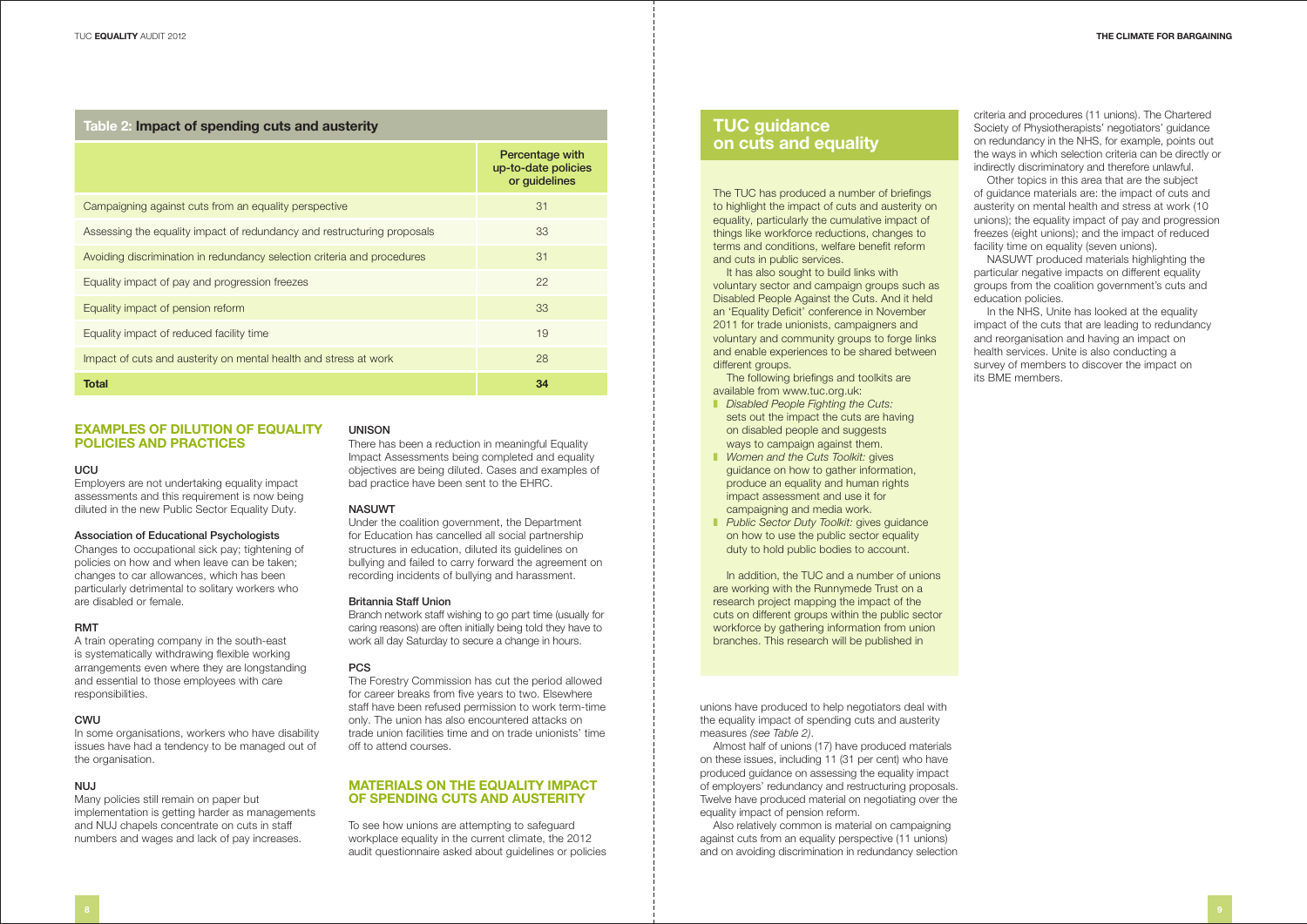#### SECTION 3

# **STRUCTURES AND** priorities for **EQUALITY BARGAINING**

union, URTU, with an average of 4.3 per cent. Just four unions had figures for trans members, ranging from zero in Napo to 1 per cent in PCS. The proportion of members aged under 26 spreads from 0.24 per cent in ASLEF to 30 per cent in URTU, with an average of 8.9 per cent. For over 50s, the range is 10 per cent (FBU) to 72 per cent (Society of Radiographers), with an average of 33.9 per cent.

#### The general bargaining framework

Fewer unions deal solely with one bargaining unit in 2012 than did so three years before (two, or six per cent, compared with five, or 13 per cent, in 2009). Other than that, differences between the two audits were minor, with just under one-third of unions dealing with between 50 and 200 units and more than two-thirds (24) having bargaining units in the public sector *(see Table 4).*

The setting of the equality bargaining agenda is a rather less centralised process than for the bargaining agenda in general, with only 44 per cent saying they try 'strongly' (22 per cent) or 'very strongly' (22 per cent) to set the agenda at national level.

Most unions have a fairly centralised system for setting their collective bargaining objectives. Asked how much the union tries to set a bargaining agenda at national level to be implemented throughout the union, 63 per cent replied either 'strongly' (19 per cent) or 'very strongly' (44 per cent).

PRIORITIES FOR EQUALITY BARGAINING

This is perhaps one reason why the majority of those completing the questionnaire said they consulted other bodies or officers within the union in doing so. Of those answering this question 26, or 72 per cent, said they consulted others.

Unions typically have a range of methods for identifying their key priorities on equality bargaining. The most common method is through conference or executive committee decisions, a route cited by 97 per cent.

Other important methods of identifying equality priorities are through discussions between officials (cited by 67 per cent of unions) and on the basis of recommendations from equality bodies in the union (64 per cent). Just over half (53 per cent) said priorities are based on surveys or discussions with affected groups of members, e.g. black or LGB&T members. For example, in TSSA the Equalities and Diversity Organiser sets a strategy after liaison with all teams and groups, including self-organised groups.

Thirty-six per cent of unions said they used input from workplace or branch equality reps.

As well as asking how priorities in bargaining for equality are set, the questionnaire asked what they were and what they were likely to be in the future. The responses were as diverse as the occupations and sectors that unions represent. But the one area

that stands out as a priority for quite a number of unions, as in 2009, is equal pay and equal pay audits – most commonly for women but also for the other protected characteristics. Other issues prioritised by a range of unions are career/pay progression, especially for women and BME workers, and using equality law, particularly the Public Sector Equality Duty (PSED). These issues had been envisaged as priorities for the future by respondents to the 2009 TUC Equality Audit. Pensions equality, maternity leave and pay, race equality/fighting the far right, age equality and disability equality were also mentioned by several unions.

Looking to the future, the stand-out issue is, again, equal pay and equal pay audits. Other issues assuming increasing significance are flexible working and worklife balance, with some mentioning the problem of staff having more work to do because of others being made redundant, and ensuring compliance with the PSED, particularly relating to job cuts in the public sector. A number of unions also cited improving the progression of minorities in their industry.

This section outlines the framework within which trade unions are operating when pursuing equality bargaining; for example, the composition of their membership and how they determine bargaining priorities, train negotiators on equality issues and monitor outcomes.

### The composition of unions' membership

Unions were asked to provide estimated figures for the proportion of various groups in their membership *(see Table 3).* The responses revealed that the proportion of unions with disaggregated membership figures has increased for each protected characteristic (except for women where it has remained the same). Nevertheless there are still many gaps, with few unions monitoring disability, sexual

orientation, gender identity or migrant worker status.

Among those unions that gave membership breakdowns, the proportion of women ranges from two per cent in UCATT to 96 per cent in the British Dietetic Association (BDA). Across the unions there is an (unweighted) average of 46.2 per cent female membership (compared with 45.2 per cent in 2009).

For BME members, the proportion ranges from two per cent in Prospect, FBU, NASUWT and BALPA to 50 per cent in BFAWU, with an average of 8.7 per cent.

The proportion of members identifying as disabled ranged from 0.1 per cent in UCU to 10 per cent in Community, with an average percentage of 2.6 per cent.

The proportion of members identifying as lesbian, gay or bisexual ranged from zero in the AEP to 1.6 per cent in UCU, with an average of 0.8 per cent.

The proportion of migrant members ranged from zero in the BDA to 20 per cent in the road transport

Table 3: Number of unions providing figures on membership breakdown

| Category of membership | <b>Number of unions</b><br>providing data | In 2009  |
|------------------------|-------------------------------------------|----------|
| Women                  | 34 (97%)                                  | 34 (97%) |
| <b>BME</b>             | 21 (60%)                                  | 15 (48%) |
| <b>Disabled</b>        | 14 (39%)                                  | 10 (29%) |
| <b>LGB</b>             | 6(17%)                                    | 5(13%)   |
| Transgender            | $4(11\%)$                                 | 1(2%)    |
| Migrant                | 5(14%)                                    | 1(2%)    |
| Aged under 26          | 28 (80%)                                  | 21 (60%) |
| Aged over 50           | 27 (77%)                                  | 22 (60%) |

| <b>Table 4: How many units</b><br>unions bargain with |                                                           |                |  |
|-------------------------------------------------------|-----------------------------------------------------------|----------------|--|
| Number of<br>bargaining<br>units                      | <b>Number</b><br>of unions<br>dealing with<br>this number | In 2009        |  |
| $\mathbf{1}$                                          | $\overline{2}$                                            | 5              |  |
| $2 - 10$                                              | 6                                                         | $\overline{4}$ |  |
| $11 - 50$                                             | 3                                                         | 5              |  |
| $51 - 200$                                            | 10                                                        | 12             |  |
| 201-500                                               | 6                                                         | 5              |  |
| $501 - 1,000$                                         | $\overline{2}$                                            | $\overline{2}$ |  |
| Over 1,000                                            | 5                                                         | $\overline{7}$ |  |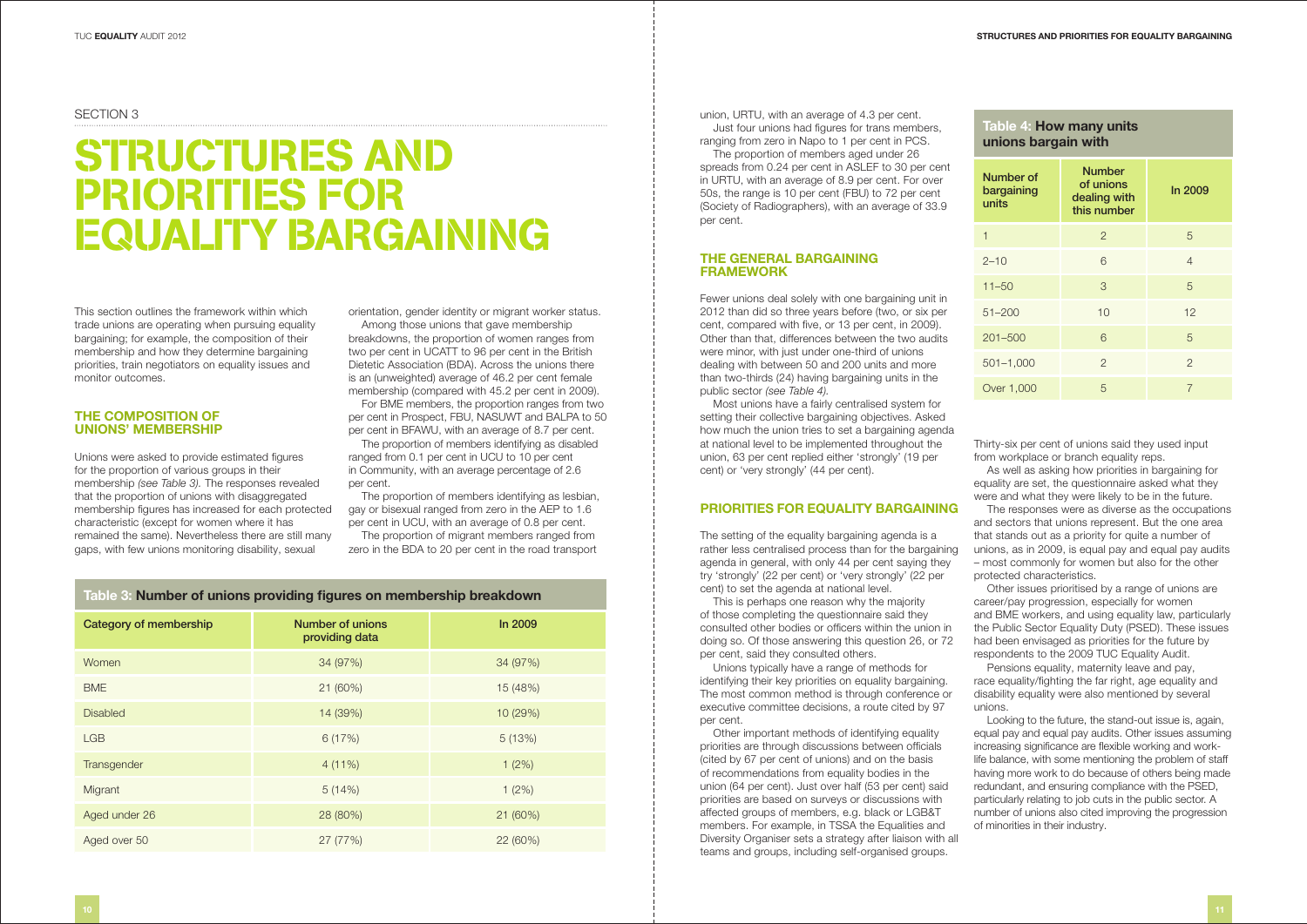reached by lay negotiators.

The CWU has a policy in place whereby all its negotiators should run past the Equality Officer any agreement that potentially has an impact on equality.

## Equality reps

Ten unions (29 per cent) now have provision for general equality reps in their rulebook. These are CWU, NUJ, NUT, UNISON, NASUWT, BECTU, Napo, Unite, ASLEF and NGSU. In addition BFAWU has rulebook provision for women's equality reps, Napo has provision for race equality reps and NUT and BFAWU have provision for LGB&T reps *(see Table 6).*

Some other unions encourage workplaces and branches to appoint/elect equality reps without having a formal rule.

The first Rules Conference 2011 of Unite following its formation agreed to add branch equality reps to the union rulebook. It now has more than a thousand equality reps covering one or more of the equality strands. The union is currently building up a database of union equality reps and will shortly set up an equality reps' network.

#### TUC EQUALITY AUDIT 2012 **STRUCTURES AND PRIORITIES FOR EQUALITY BARGAINING**

The questionnaire asked specifically about equality training provided to the three main levels of negotiators *(see Table 5)*. Lay negotiators are the most likely

### Communicating policies

The audit questionnaire asked how equality policies were communicated to each of three possible levels of negotiators: national full-time officials, local fulltime officials and lay negotiators.

Different mechanisms are more prevalent for the different groups. For national officials, the most common method of communicating equality policies/ guidelines is at officer meetings; 72 per cent do this.

For local officials the most common method is through education and training (58 per cent) and for lay negotiators it is equally through education and training and via general circulars and the website (72 per cent in both cases).

## **TRAINING**

recipients of such training. The most common topics for training are general equality bargaining, disability and flexible working/work-life balance.

### Monitoring achievements

One of the most common means of monitoring collective bargaining success in terms of deals negotiated by national officers is by formal report back to the union's national, sectoral or industrial conferences or executive committee, although less than half of unions (44 per cent) say this is done.

Other most common methods for monitoring national officers' negotiations are through informal discussions (also 44 per cent) and informal report back to equality officers/committees (42 per cent). These are also the most common means used for agreements reached by lay negotiators.

One in five unions (17 per cent) has no method for monitoring deals struck by national negotiators and the same proportion has no monitoring of deals

| <b>Table 5: Training</b>                        |                                       |                                      |                     |
|-------------------------------------------------|---------------------------------------|--------------------------------------|---------------------|
| <b>Training issue</b>                           | <b>National paid</b><br>officials (%) | Local/regional<br>paid officials (%) | Lay negotiators (%) |
| General equality<br>bargaining                  | 44                                    | 39                                   | 53                  |
| <b>Disability</b>                               | 39                                    | 36                                   | 44                  |
| Flexible working/<br>work-life balance          | 33                                    | 33                                   | 47                  |
| Religion or belief                              | 31                                    | 25                                   | 31                  |
| Working parents,<br>parents-to-be and<br>carers | 28                                    | 28                                   | 36                  |
| <b>Black and minority</b><br>ethnic workers     | 22                                    | 22                                   | 39                  |
| Equal treatment<br>for LGB workers              | 19                                    | 14                                   | 33                  |
| Transsexual and<br>transgender workers          | 19                                    | 14                                   | 28                  |
| Migrant workers                                 | 17                                    | 22                                   | 25                  |
| Women's pay and<br>employment                   | 17                                    | 19                                   | 33                  |

| <b>Table 6: Equality reps</b> |                          |                     |  |
|-------------------------------|--------------------------|---------------------|--|
|                               | <b>Encouraged</b><br>(%) | In rule book<br>(%) |  |
| Overall<br>equality rep       | 22                       | 28                  |  |
| Women's                       | 11                       | 11                  |  |
| Race                          | 17                       | 6                   |  |
| <b>Disability</b>             | 14                       | 3                   |  |
| LGB&T                         | 17                       | 11                  |  |
| Youth                         | 11                       | 3                   |  |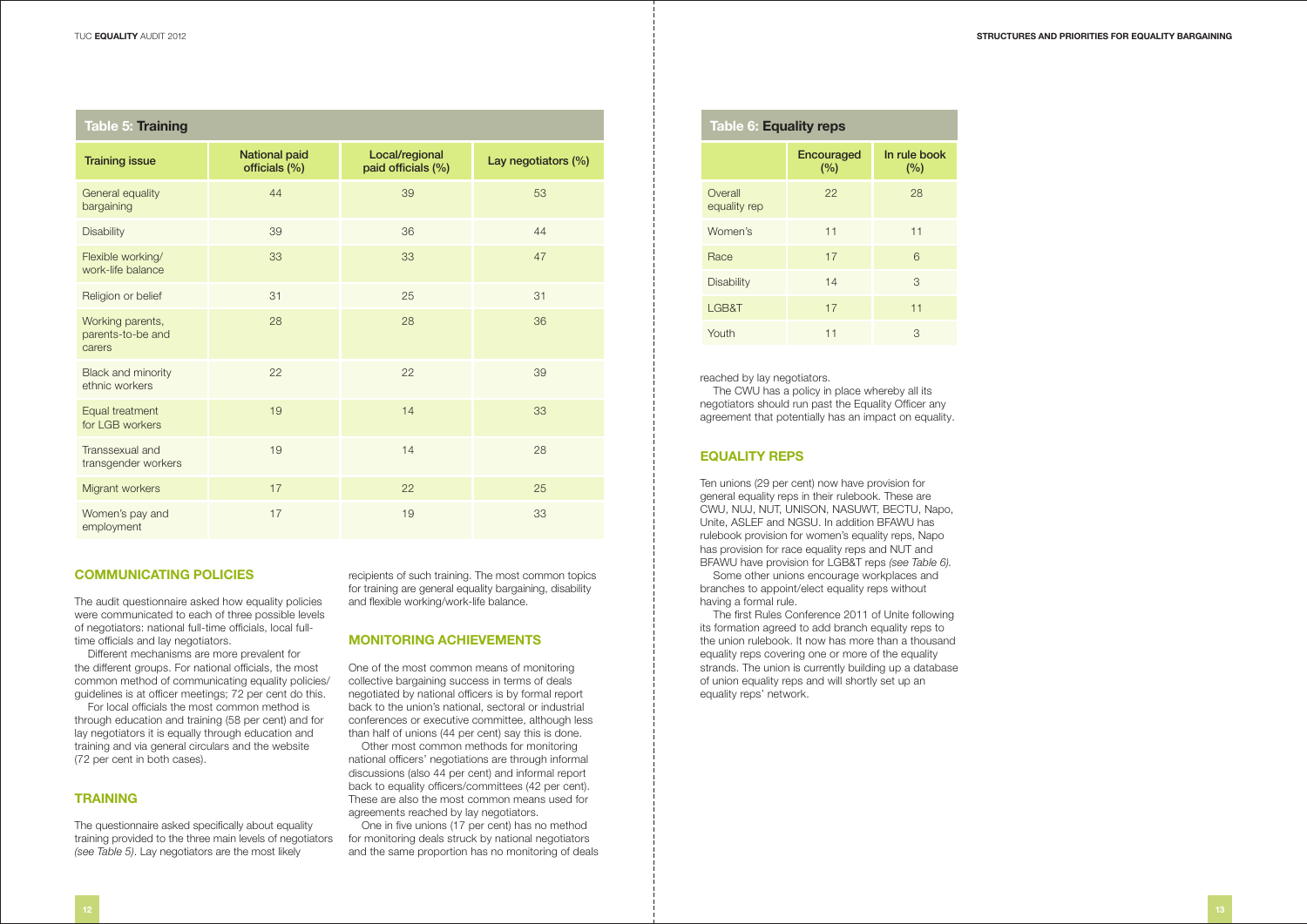#### SECTION 4

# **GUIDELINES AND NEGOTIATIONS ON EQUALITY**

This section of the report examines the types of guidelines and briefings unions produce for their negotiators on a wide range of equality issues. It also investigates the extent to which negotiations on these topics have led to agreements with employers over the past three years, with some examples of what those deals contain.

### **GENERAL EQUALITY BARGAINING**

Overall, 21 unions (58 per cent) had up-to-date policies or guidance for their negotiators or had presented claims on general equality issues, such as equality law, making the case for equality and getting facility time for equality reps.

One of the key changes in the equality environment since the 2009 audit was the passing of the Equality Act 2010, and a number of unions updated their equality guidance to negotiators to reflect this. Thirteen unions had produced new materials on equality law.

The Act brought into effect a new Public Sector Equality Duty (PSED) from April 2011, which replaced the separate duties covering race, disability and sex and extended it to cover age, religion or belief, pregnancy and maternity, sexual orientation and gender reassignment. Ten unions had produced guides to the new duty.

In September 2011, UNISON published guidance for its branches and issued them with an 'Equality Duty Protocol', step-by-step guidance on how to deal with employers that fail to implement the duty.

Unite successfully challenged claims by local authorities that there was no longer any need to carry out equality impact assessments. The union said it also "always includes equality impact assessment in all negotiations around cuts and privatisations".

A number of unions issued comprehensive guides covering all equality bargaining issues. The NUJ, with the help of the Union Modernisation Fund, produced an *Equality Reps Handbook* and an accompanying

training course. The handbook covers equality legislation and suggests workplace actions on dealing with the full range of equality issues.

Similarly the CSP has produced an *Equality and Diversity Toolkit* with the aim of bringing together information and guidance on equality legislation and best practice in a user-friendly and accessible format. First published in March 2010 and updated early in 2012, it was commended in the TUC Communications Awards in 2011.

The RMT established a web-based source of advice to support vulnerable workers covering legal protections for individuals and advice on ensuring collective agreements do not inadvertently result in a discriminatory impact.

NASUWT has produced guidance for its reps on forced marriages, which covers the role of schools and school staff in dealing with incidences of suspected forced marriage. The guidance includes information on the definition and characteristics of forced marriage. Its launch included a presentation to the union's equality officers at a briefing session to ensure that the information was disseminated throughout UK branches of the union.

NASUWT has also carried out research into the misuse of capability and competence procedures in schools and colleges, examining the profile of capability/competency casework by gender, ethnicity, age and disability. The results of this research are being used to direct the union's collective bargaining on capability and competence procedures.

A new *TUC Guide to Equality Law* was published in 2011. It provides clear and comprehensive guidance on the Equality Act 2010 and the full range of family-related leave and pay rights and flexible working. It is available from the TUC's website (www.tuc.org.uk).

On equality reps, the PCS produced an equality reps' handbook, which sets out the role of branch equality officers, includes a model facilities agreement and provides guidance on important actions for equality reps and relevant legislation.

The CWU issued guidance to its equality reps suggesting they make more use of the statutory rights to representation linked to grievance and discipline, where there is an equality link.

#### Results (Table 7)

Fourteen unions had achieved results for members in this area since the 2009 audit.

In the NHS, the Equality and Diversity Council (comprising NHS trade unions together with representatives from NHS employers, the Department of Health, patient groups, regulators and the voluntary sector) has developed an Equality Delivery System designed to "help NHS organisations improve equality performance" and "embed equality into mainstream NHS business".

An equal opportunities statement issued by the Home Office in April 2011 widens the usual grounds for non-discrimination (such as gender and religion or belief) and includes "any other factor irrelevant to a person's work". It states:

"Home Office HR procedures (for example, for recruitment and selection, staff appraisals and career progression) are based on an assessment of an individual's ability and their suitability for the work. We are committed to providing all staff with opportunities to maximise their skills and achieve

their potential, offering flexible working arrangements wherever possible."

More radically, it effectively bans staff from membership of hate groups, stating:

"The Home Office has concluded that membership of any group or organisation that promotes hatred in its philosophy, aims, principles or policies, based on gender, gender identity, race, disability, sexual orientation, religion or belief, is incompatible with the work and values of the Home Office."

NASUWT applied negotiating pressure that resulted in agreement that the Department for Children, Schools and Families undertake regular monitoring of the teaching workforce related to issues of diversity and equality. The union also participated in transparent pay policies and developing a model pay policy that requires schools to have systems that are compliant with the equal pay provisions in the Equality Act 2010.

The expansion of academy schools has led NASUWT to negotiate equal opportunities policies with two groups of academy schools – ARK and Oasis.

In the private sector, Usdaw reported Tesco's recent statement on equal opportunities in recruitment and selection. Among other things it pointed out that "giving everyone the same opportunity to get on may mean taking a different approach with different groups". For example, an Asian Network has been established to help understand issues affecting Asian staff.

Prospect worked with Draxpower to develop a new diversity policy, improve the training of managers on equality issues with a focus on gender and disability, and produce a survey to identify priority areas for action.

Four unions reported success in negotiating recognition and facility time for reps dealing with equality issues. The NUJ did so at the BBC and the CWU negotiated with Santander to get one day paid per month specifically for equality reps. Unite's representative agreement with RBS now provides for equal facilities and time off for workplace equality reps (as well as the union learning and safety reps). It took a campaign and industrial action over facility time by NASUWT in 2010 to get an improved agreement with the Jersey State Employment Board that included time off for reps to deal with equality issues. The same union also negotiated time off for equality reps at the United Church Schools Trust.

| <b>Table 7: General equality bargaining</b>                                     |                                                 |         |  |
|---------------------------------------------------------------------------------|-------------------------------------------------|---------|--|
|                                                                                 | % with up-to-<br>date policies<br>or guidelines | In 2009 |  |
| <b>Equality law</b>                                                             | 36                                              | 30      |  |
| <b>Public sector</b><br>equality duty                                           | 28                                              | 28      |  |
| Equality and<br>procurement                                                     | 19                                              | 19      |  |
| <b>Materials</b><br>to raise<br>awareness and<br>build the case<br>for equality | 44                                              | 33      |  |
| Advice on<br>recognition<br>and facilities<br>time for<br>equality reps         | 17                                              | 23      |  |
| Total                                                                           | 58                                              | 65      |  |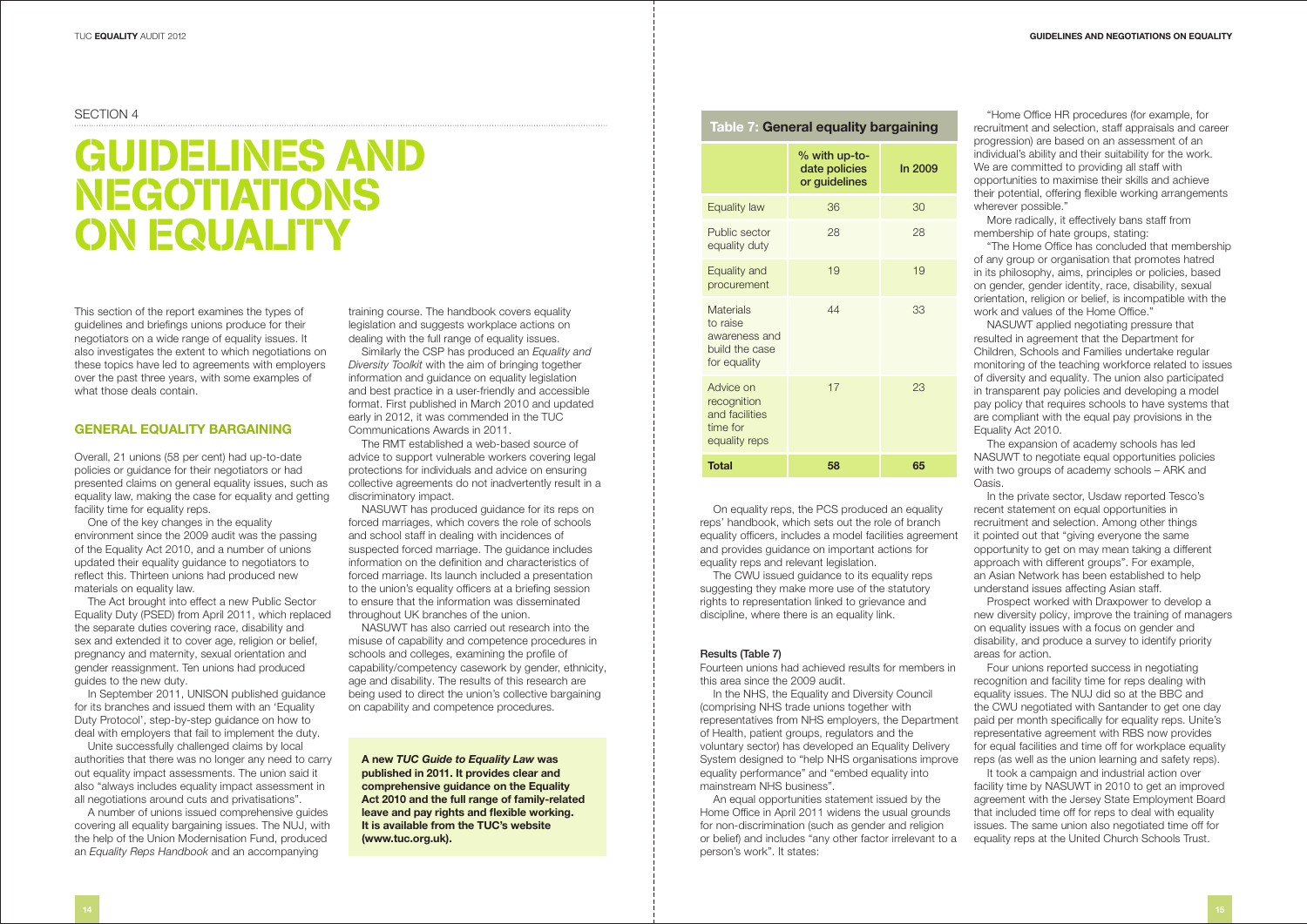encouraging flexible working to make a more efficient use of resources. And Mole Valley District Council (UNISON) allows staff to request unlimited unpaid leave, mostly for cost-reduction reasons.

However, only one in 10 reps in the survey said getting access to or maintaining flexible working arrangements had become easier in the last two years, while three in 10 said it had got harder.

#### Working parents, parentsto-be and carers

The RMT has issued a policy statement that urges negotiators to aim for all maternity and paternity leave to be paid at an individual's full rate of pay and for such payments to apply regardless of length of service and to contract workers as well as employees. It also suggests bargaining for more flexibility on how parental leave can be taken. Usdaw has produced 'calculation guides' to help negotiators bargain for maternity and paternity pay above the statutory minimum. It goes through a simple step-by-step process for calculating what the cost would be to employers of such improvements. UNISON has a policy to negotiate for paid leave for both men and women to undergo fertility treatment and for such leave not to be treated as sickness absence. It is currently drafting a model agreement based on best practice in this area. In addition, it has adopted a policy to negotiate for equal treatment for parents having children through a surrogate.<sup>4</sup>

Fifty eight per cent of unions responding to the audit have up-to-date policies or guidelines on negotiating support for working parents and carers.

There was a new statutory development in this area with the implementation of the Additional Paternity Leave and Pay Regulations from April 2011. APL&P enable mothers to transfer up to 26 weeks' maternity leave and any unused Statutory Maternity Pay or Maternity Allowance to the father or their partner from 20 weeks after birth. Two in five unions have issued guidance to their negotiators on this new scheme.

### Flexible working/ work-life balance

Several unions, including the CSP, have issued guidance for their officers and reps on the statutory right to request flexible working, which also suggests negotiating to extend the availability of flexible working beyond parents and carers to whom the statutory right applies.

Usdaw's publication *Making Flexible Working Work for Usdaw Members* and the NUJ's *Flexible Working*  briefing paper are very practical, providing tips to help employees better present their flexible working requests to maximise the chance of acceptance. Usdaw's document also encourages reps to use the flexible working agenda to organise the workplace.

#### Results (Table 8)

Sixteen unions reported they had negotiated agreements on flexible working since 2009.

Unite negotiated a 'transitional' flexible working policy at Age UK to cover the period of an office move. The policy is applicable to all permanent staff working under a contract of employment or on a fixed-term contract of 12 months or more. Flexible

options include variable hours, a compressed week, home working, part-time working, term-time working, annualised hours and job sharing.

Tesco's flexible working agreement with Usdaw differentiates between employees at different levels, stating that those working above certain grades will sometimes "need to display a degree of flexibility [to meet business needs] where required". For example, those on Level 3 and above "may be required to attend planned business meetings or respond to urgent business via email/ phone on the day/s they are not working".

To supplement the information on family-related leave and pay collated by the audit questionnaire with locally negotiated information, the LRD conducted a survey of union workplace reps on flexible working deals. Just under half of the respondents to that survey had negotiated a flexible working policy that is better than statutory.

The vast majority of improvements are around extending the eligibility criteria for those entitled to make requests. Most of them extend the right to request to any employee - subject to business or service needs.

At Hertfordshire Police (UNISON), an employee may make a request but if there is a conflict those covered by the statutory right to request get priority.

At Principality Building Society (Unite), all may apply for flexible working but those who are not parents or carers covered by the statutory procedure are not entitled to be accompanied at meetings to discuss the request or to appeal the decision.

Some agreements include types of flexible working other than those in the table above. For example, Two Sisters Food Group (Unite) allows for shift changing, while the agreement at Angus (UNISON) allows for home working, staggered hours, annualised hours and shift swapping as well as reduced hours, term-time working, compressed hours and standard flexitime.

At Avon Fire and Rescue Service (FBU), staff can request to work days only, nights only, weekdays only, etc.

Dacorum Borough Council (UNISON) has just introduced a new flexible working scheme in addition to the flexitime scheme. This allows remote working, working from home and working at different times. It is monitored by targets and outcomes to ensure the scheme is not abused.

Diamond Light Source (Prospect) has a very flexible system involving a flexitime scheme with no core hours. Instead, reasonable daily limits are agreed with the line manager.

Occasional examples were given where cuts and austerity have encouraged wider adoption of flexible working. An AEP rep at Bath and NE Somerset Council said the council's 'Change' programme is

# Table 9: Working parents, parents-to-be and

# Table 8: Flexible working/ work-life balance

|                                        | % with up-to-<br>date policies<br>or guidelines | In 2009 |
|----------------------------------------|-------------------------------------------------|---------|
| Flexitime                              | 39                                              | 37      |
| Job sharing                            | 39                                              | 38      |
| Reduced<br>hours                       | 47                                              | 47      |
| Term-time<br>working                   | 25                                              | 30      |
| Compressed<br>hours                    | 25                                              | 26      |
| Flexible<br>working for all<br>workers | 44                                              | 44      |
| Tackling the<br>long-hours<br>culture  | 33                                              | 42      |
| <b>Total</b>                           | 69                                              | 47      |

| Table 9: Working parents, parents-to-be and carers             |                                                 |         |  |
|----------------------------------------------------------------|-------------------------------------------------|---------|--|
|                                                                | % with up-to-<br>date policies<br>or guidelines | In 2009 |  |
| Maternity pay above statutory                                  | 47                                              | 49      |  |
| Maternity leave above statutory                                | 44                                              | 49      |  |
| Paternity (maternity support) pay above statutory              | 47                                              | 47      |  |
| Paternity (maternity support) leave above statutory            | 44                                              | 47      |  |
| Additional Paternity Leave and Pay above statutory             | 42                                              | n/a     |  |
| Adoption leave and pay above statutory                         | 47                                              | 47      |  |
| Dependency leave/carers' leave above statutory                 | 42                                              | 37      |  |
| Parental leave above statutory                                 | 42                                              | 37      |  |
| Childcare support (e.g. crèche facilities, childcare vouchers) | 33                                              | 40      |  |
| Time off for ante-natal support above statutory                | 39                                              | 35      |  |
| Time off for fertility treatment                               | 33                                              | 26      |  |
| <b>Total</b>                                                   | 57                                              | 58      |  |

*n/a: not asked*

<sup>4.</sup> A person who has a child through surrogacy has no statutory rights to either maternity or adoption leave. They can apply for a parental order once the child is six weeks old but they are then entitled to only statutory parental leave, which is 13 weeks' unpaid leave that can be taken up to child's fifth birthday.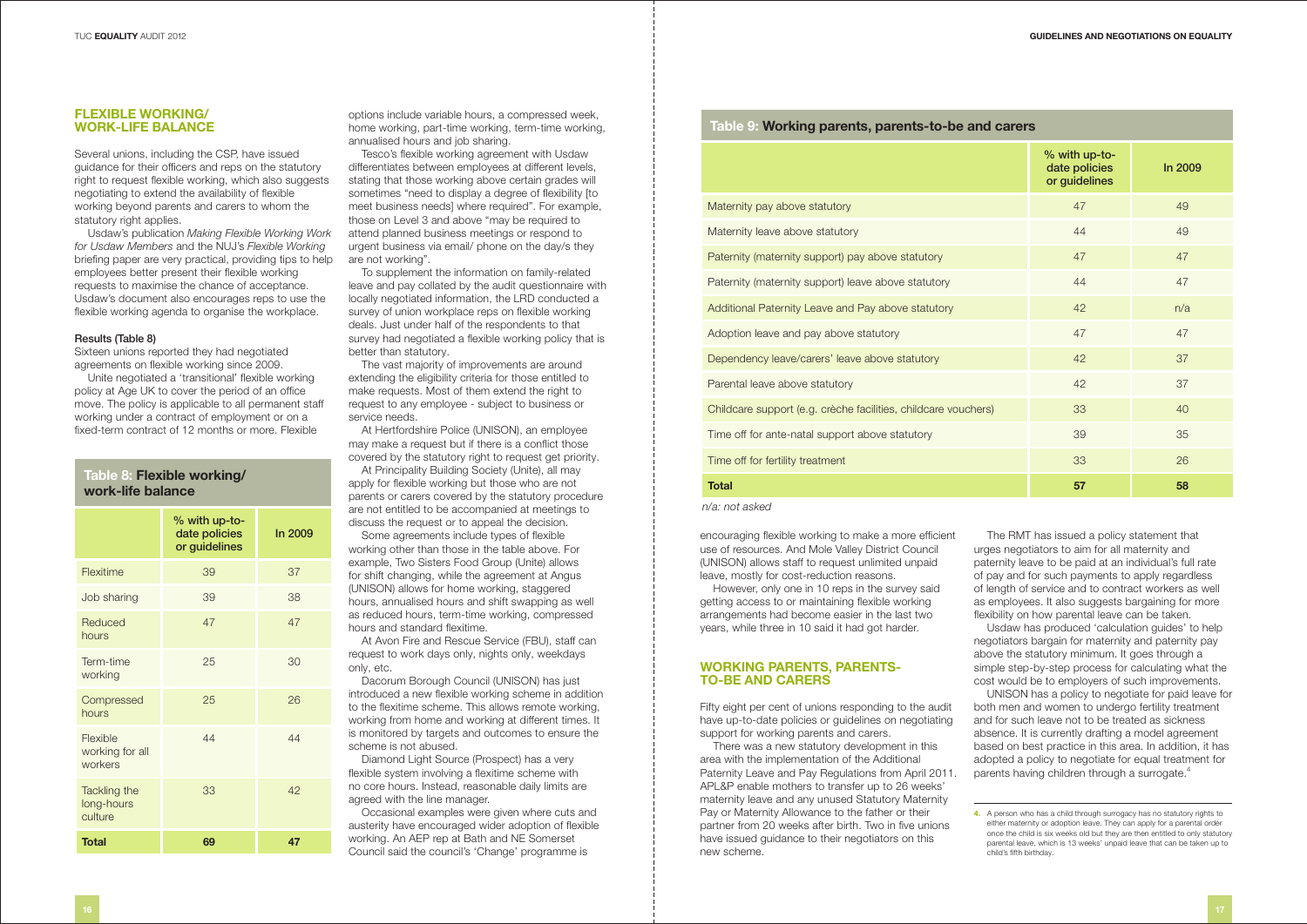responsibilities under the Act without undertaking equal pay audits."

ASLEF has produced a guide covering a full range of employment issues affecting women on the railways. *Women at Work – a guide for ASLEF representatives* has 20 sections covering a comprehensive range of matters such as toilet facilities for women, maternity issues and domestic violence.

The 2012 audit questionnaire contained a question on women's health and safety that was not included in the 2009 audit.

Four in 10 unions have produced guidance on health and safety issues that are particularly relevant to women. These include the CSP's *Hazards Checklist for Pregnant Members,* UNISON's guide *The Menopause and Work,* Usdaw's guide on safe journeys to work and the NUJ's website section on women's safety. The NUJ advice is very specific to journalists' work and covers working alone both inside and outside the workplace, reporting in war zones and reporting riots and civil disorder.

#### Results (Table 10)

Eighteen unions reported success in negotiating agreements aimed at improving women's pay and employment since the 2009 audit.

Nine said they had reached agreement with employers for equal pay audits to be carried out. BT's Equal Pay Review for 2012 led to agreement with Prospect that 0.3 per cent of the paybill would be set aside for equal pay adjustments. The money will be paid to an anticipated minimum of 4,000 people who are paid at a low level in their pay range.

Unite reports that the Royal Bank of Scotland has been engaging with the union on carrying out an equal pay audit to highlight any disparities in pay between men and women doing similar roles. As part of the outcome of the 2011 salary negotiations, the bank agreed to share the initial analysis of its equal pay audit with Unite during the first quarter of 2011. The next step will be to ensure that the bank quickly tackles any gender pay gaps and bias in its pay processes.

In addition, the National Australia Group agreed with Unite as part of the 2011 pay settlement that an equal pay audit would be carried out and any issues arising would be addressed within the year.

The NUJ has reached an agreement with Lexis Nexis for an equal pay audit to be carried out.

PCS won an important legal victory in its long running claims for equal pay between staff employed at two civil service agencies of the Department for Transport. It won the right to compare the pay of staff employed at the DVLA with that of the Driving Standards Agency. The DfT had sought to argue that such cross-agency comparisons were not possible.

Eight unions said they had agreed measures to tackle low pay that mainly affects women, such as minimum flat-rate increases for people in the lowest grades. RMT has negotiated such pay deals with East Coast, Virgin West Coast and Merseyrail. Prospect's 2011 pay settlement with Accenture included an additional budgeted amount for proportionately higher pay increases for those who are low in their pay range.

Unite persuaded HSBC to abolish 'Band A' in its pay system, which was dominated by longer-serving, female, often 'key-time' staff living in rural and poorer urban areas who have limited career prospects. Five unions reported success in improving parttimers' pay and benefits. UCU, which has long worked to stop excessive use of part-time hourly paid contracts, reached an agreement with the University of Bradford in 2011, limiting the use of such contracts. According to the union, it will mean many existing employees on these contracts will be offered standard part-time contracts with the university. Seven unions reported success in negotiating

workplace policies for dealing with domestic violence. Usdaw negotiated a policy with the Co-op Group, which supports both victims of domestic violence and perpetrators who are committed to seeking professional help. The employer agrees to develop training programmes to raise awareness of the issue among Co-op staff and equip managers to identify if an employee is experiencing difficulties. It also agreed to provide staff with initial support and offer them referrals. The policy acknowledges victims of domestic violence may have performance problems such as chronic absenteeism or lower productivity and pledges that, when dealing with these, "the Cooperative will make reasonable efforts to consider all aspects of the employee's situation and/or safety problems".

Nine unions said they had succeeded in getting employers to address matters related to women's health and safety. For example, Prospect reached an agreement with the Marine Management Organisation on women's workwear and protective personal equipment. The NUJ had agreed a policy with the *Newcastle Chronicle* on the safety of women journalists leaving work after late shifts.

## Black and minority ethnic workers

Fifty-six per cent of unions had up-to-date guidelines or policies for negotiators relating to BME workers. UNISON produced guidance for its branches and an associated training course on *Challenging Racism in the Workplace,* taking account of new legal provisions in the Equality Act 2010. It proposes a three-step plan to challenge discrimination and

#### Results (Table 9)

Fifteen unions (43 per cent) reported negotiated successes in this area since the 2009 audit. This was most commonly on provision of better maternity pay (33 per cent of unions reported such deals).

At least a quarter of unions reported having negotiated agreements with employers that provided for maternity leave, paternity leave and pay and adoption leave and pay at above the statutory level.

In addition, eight unions (22 per cent) said they had reached deals on APL&P that improved on the statutory scheme. It is perhaps surprising, given that this is the most recent change in family-friendly rights, that there has not been more activity in this area.

Usdaw's agreement with Morrisons, which was implemented from November 2011, made improvements to maternity, adoption and paternity leave and pay (and also family bereavement leave) as part of the company's well-being agenda. Women on maternity leave now receive full basic pay for 12 weeks, at least 50 per cent of basic pay for 14 weeks and 13 weeks at SMP. In addition, mothers who return to work after maternity leave receive an extra 'top up' payment after being back at work for 13 weeks. This is not available to those who do not return and there is a clawback policy should the employee leave within 12 months of returning. New fathers are entitled to four weeks' paternity leave, with two weeks at full pay and two weeks at half pay. In the case of multiple births, fathers have an entitlement to an additional two weeks' paternity leave on full pay.

RMT reports on a number of negotiated improvements to leave and pay for new parents since the 2009 audit. For example, at Chiltern Railways maternity was increased from 12 weeks at full pay and 27 weeks at SMP to 15 weeks on full pay and 24 weeks at SMP. At Serco and Merseyrail, new fathers are now entitled to three weeks' paternity leave on full pay.

Nine unions have struck agreements on childcare support. Prospect reports a deal at National Power Grid that provides access to tax-free childcare vouchers and the ability to purchase additional leave.

To supplement the information on family-related leave and pay in the 2012 TUC Equality Audit, the LRD surveyed local union negotiators and analysed material on its Payline database to investigate further recent developments in this area. A report is provided at Appendix C.

#### Women's pay and employment

Half of the respondent unions (18) have policies or guidelines on negotiating for improved pay and employment opportunities for women, compared to

63 per cent of those responding to the 2009 audit. Equal pay was cited as a top priority for a number of unions responding to this year's audit. One of these is the NUJ, which has produced campaign and briefing materials and an equal pay toolkit for reps.

In the NHS, the E&D sub group (joint trade union and employers group) has worked with advice from the Equality and Human Rights Commission to produce a pay equality toolkit, which was launched in summer 2011. It is designed to help NHS organisations undertake equal pay audits, because, as the employers' side declares: "NHS Employers believes that whilst it is not a stated legal requirement under the Equality Act 2010, NHS organisations would find it very difficult to fully comply with their

# Table 10: Women's pay and employment

|                                                             | % with up-to-<br>date policies<br>or guidelines | In 2009 |
|-------------------------------------------------------------|-------------------------------------------------|---------|
| Equal pay<br>audits                                         | 25                                              | 33      |
| Equal pay for<br>work of equal<br>value                     | 25                                              | 40      |
| <b>Tackling</b><br>women's low<br>pay                       | 22                                              | 20      |
| Improving part<br>timers' pay<br>and benefits               | 14                                              | 33      |
| <b>Positive</b><br>action on<br>occupational<br>segregation | 11                                              | 28      |
| Workplace<br>policies on<br>domestic<br>violence            | 19                                              | 35      |
| Women's<br>health and<br>safety at work                     | 43                                              | n/a     |
| <b>Total</b>                                                | 50                                              | 63      |

*n/a: not asked*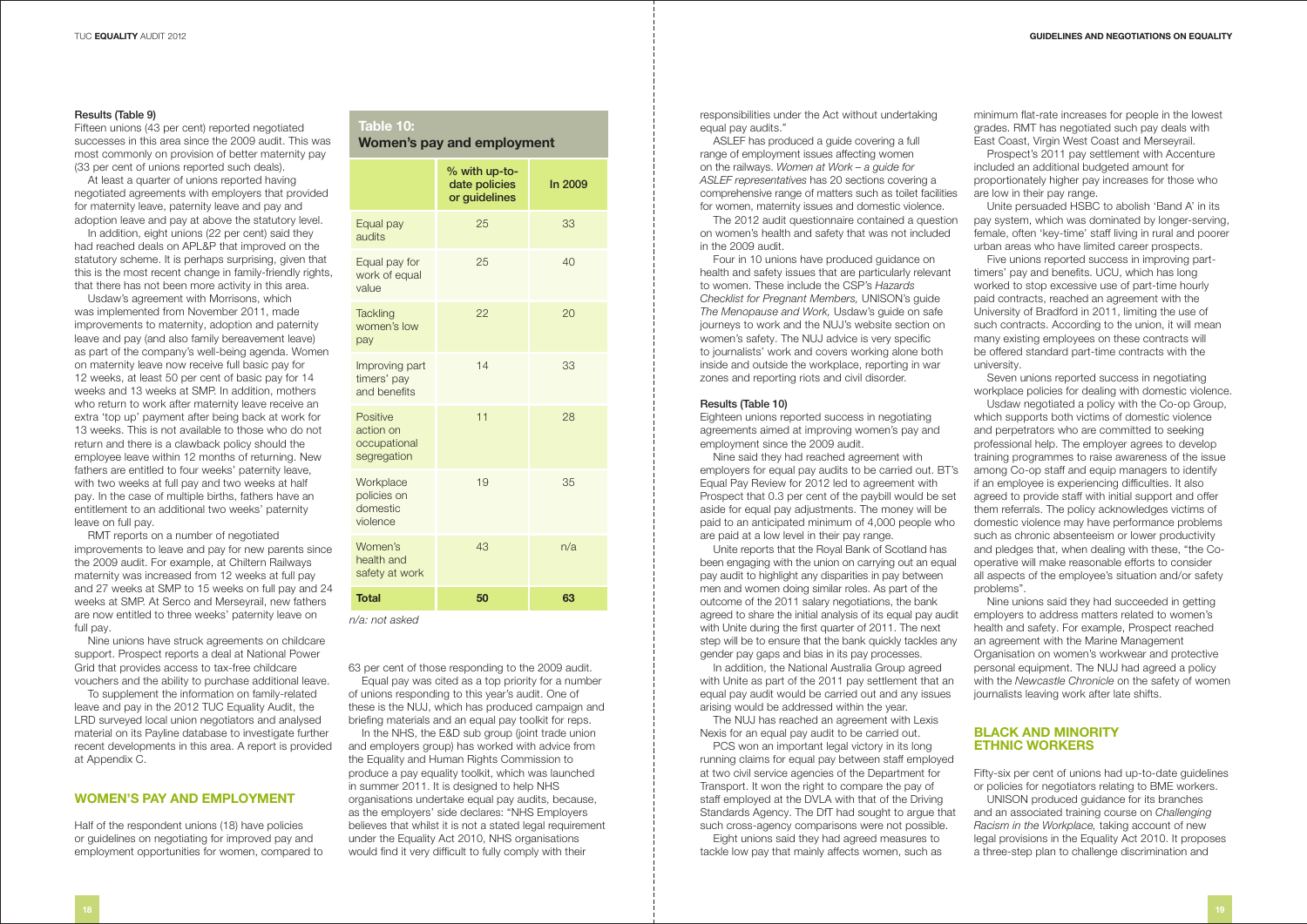monitor BME workers' access to employment, training and promotion opportunities. For example, Unite worked with South East BMW's human resources department to develop a strategy for monitoring the relative progress and development of BME workers.

#### Migrant workers

Thirty-six per cent of unions have up-to-date bargaining guidance or policies on topics related to migrant workers.

Usdaw's guidance to members on organising migrant workers covers internal union efforts to encourage migrant workers to get involved but also suggests what should be asked of employers. This includes: access to translators where necessary; access to training courses, such as English for Speakers of Other Languages (ESOL) or Skills for Life; and extended leave arrangements. It points out, for example, that the typical one day's leave to attend a funeral is unlikely to be sufficient for migrant workers.

#### Results (Table 12)

Eight unions (22 per cent) reported concluding successful negotiations on issues related to migrant workers since the 2009 audit.

Usdaw's emphasis on negotiating access to language training has borne fruit at Keystone Distribution and Sainsbury's Supply chain where detailed learning agreements make specific reference to ESOL. In addition, more than 200 of its members at a Morrison's distribution site in Sittingbourne, Kent, were given paid time off to attend ESOL classes. UNISON also reached an agreement covering language courses and workplace learning with Veolia. Unite has secured time off for English language training at DHL, particularly for warehouse agency workers, as part of an equal opportunities commitment.

Among other things, the new PSED in the Equality Act 2010 has required public sector organisations and those providing public services to have due regard to the need to eliminate unlawful

On agency working, RMT secured a deal with East Coast to bring its (agency) gateline staff in-house. This brought "huge improvements in all terms and conditions" to these previously lower-paid staff. The union intended to put in a similar proposal to franchise-holder Abellion to cover all agency staff including gateline, security and cleaning workers. The RMT points out that its action in bringing services inhouse benefits all disadvantaged groups as they are disproportionately represented among the lower-paid agency staff.

It also provides guidance on drawing up race or single equality schemes with employers, including pressing them to monitor the composition of the workforce and carry out equality impact assessments. It identifies and gives guidance on a number of bargaining issues that are of particular relevance to BME workers. These are: recruitment and selection; training; promotions and acting up; short-term, temporary and agency working; pay and working conditions; and performance assessment, disciplinary action and redundancies.

Nautilus, which is seeking to organise migrant workers in the British shipping industry, has developed recruitment materials targeted at them. It reports that it has reached agreements with employers to ensure adherence to international benchmarks on pay and conditions.

- help to identify stores with large numbers of black and Asian workers
- a commitment from senior management to the aims and objectives of the programme
- paid release for black and Asian members to attend union 'get-togethers' designed to encourage/support them

■ paid release for experienced black and Asian reps to attend the get-togethers.

> Unite had success at getting change at government level to benefit migrant workers. It reported that, together with other organisations, its campaign for the rights of migrant domestic workers has succeeded in restoring the Overseas Domestic Worker Visa, which provides a vital safeguard for vulnerable and often isolated workers. Its members in Gibraltar have, after a long campaign, also reached agreement with the Gibraltar government on decent living and working conditions for Moroccan people living there.

## Lesbian, gay and bisexual workers

Sixteen unions (44 per cent) had up-to-date guidance and policies on equal treatment for lesbian, gay and bisexual workers.

promote equal opportunities and good race relations in the workplace. In short, the steps are:

- gather information from BME members in the workplace to uncover any discriminatory practices that have been taking place covertly
- evaluate the information from that process and develop a branch action plan to tackle problems
- **n** negotiate solutions with management.

Usdaw pressed Tesco to help it increase the participation of black and Asian members in the Tesco/ Usdaw negotiating and consultative structures. After the success of an earlier management-union programme to increase the diversity in those structures, Usdaw felt the efforts would flounder if there were not sustained action to ensure it continued.

In the run-up to the union's 2011 elections to the structures it therefore asked Tesco for:

to get involved in the structures

#### Results (Table 11)

Two in five unions (15) said they had reached agreements with employers on issues affecting BME workers since the 2009 audit. Most commonly these covered dealing with racism and the far right in the workplace, with eight unions reporting that they had negotiated such agreements in the past three years.

PCS reports that the Prison Service and Home Office now prohibit staff from being members of far-right organisations. Prison Service policy states that staff are not permitted to be members of the BNP, the National Front, Combat 18 or any other group or organisation promoting racism. Similarly, the FBU has agreed statements with a number of fire and rescue services regarding membership of far-right organisations.

NASUWT reported that it has secured a commitment from the Secretary of State for Education to introduce a ban on members of the BNP and other far-right groups from working in education. In addition, schools now have the clear right to address racist, bigoted and other forms of prejudice-related behaviour by teachers.

Five unions reported that they had agreed positive action measures with employers to address underrepresentation of BME workers. One was Prospect, which worked with Northern Power Grid and the National Skills Academy for Power to address under-representation and said that this has had "a significant impact on the ethnic diversity of new graduate and HNC-level recruits".

Three unions succeeded in getting employers to

### Table 11: Black and ethnic minority workers

|                                                                                       | % with up-to-<br>date policies<br>or guidelines | In 2009 |
|---------------------------------------------------------------------------------------|-------------------------------------------------|---------|
| Dealing with racism and the far right                                                 | 39                                              | 33      |
| Monitoring access to employment, training and promotion<br>opportunities by ethnicity | 36                                              | 40      |
| Positive action to address under-representation                                       | 31                                              | 33      |
| Monitoring grievances and disciplinaries by ethnicity                                 | 28                                              | 24      |
| Equal pay audits covering ethnicity                                                   | 25                                              | 21      |
| <b>Total</b>                                                                          | 56                                              | 58      |

| <b>Table 12: Migrant workers</b>                         |                                                 |         |
|----------------------------------------------------------|-------------------------------------------------|---------|
|                                                          | % with up-to-<br>date policies<br>or guidelines | In 2009 |
| Time off for<br>English training                         | 17                                              | 12      |
| Employment<br>on collectively<br>agreed terms            | 19                                              | 14      |
| Compliance<br>with statutory<br>employment<br>standards  | 19                                              | 14      |
| Use of<br>agencies                                       | 19                                              | 14      |
| Prevention of<br>unreasonable<br>deduction from<br>wages | 14                                              | 12      |
| Recognition<br>of foreign<br>qualifications              | 19                                              | 19      |
| <b>Total</b>                                             | 36                                              | 35      |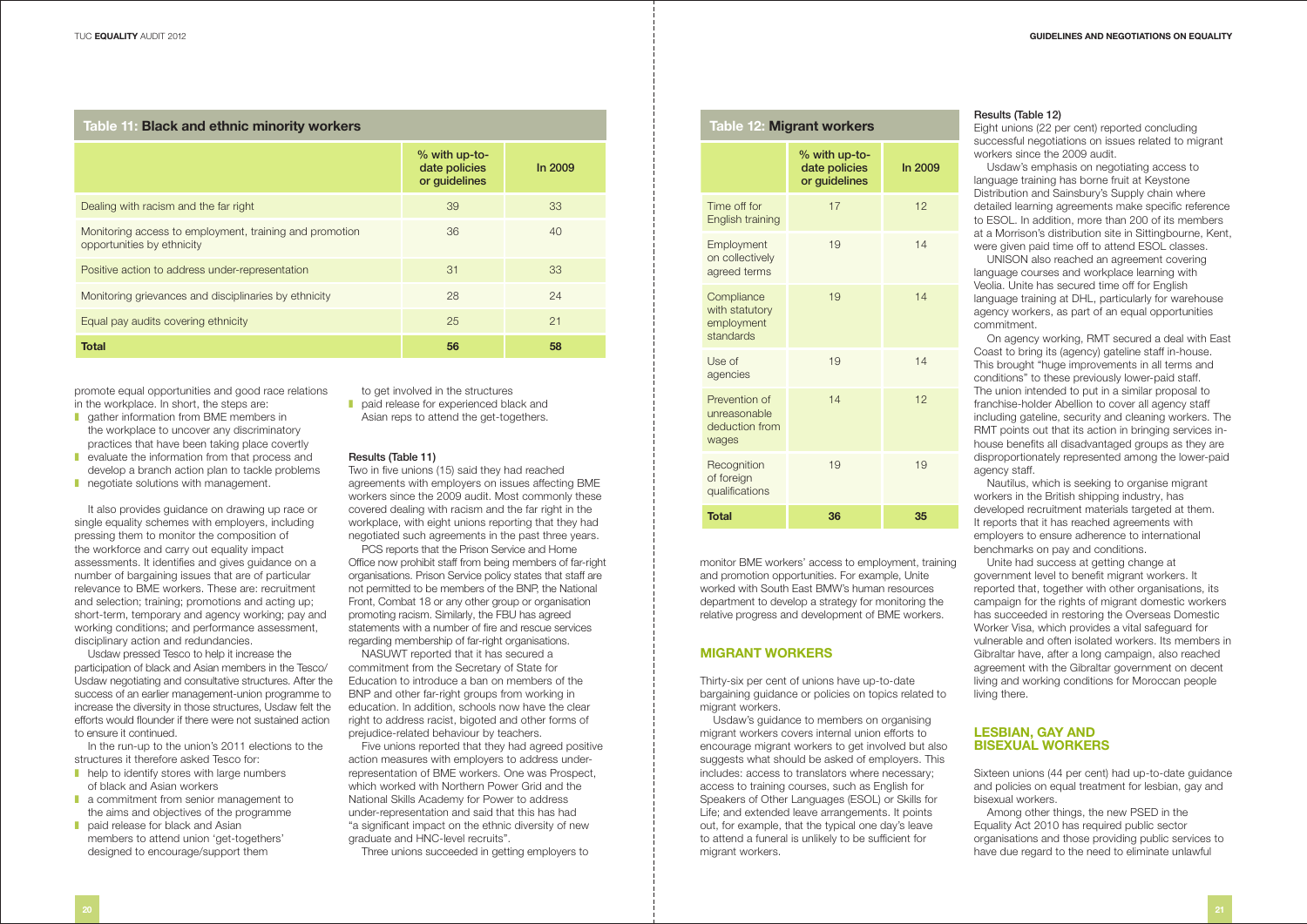### Trans workers

Sixteen unions (44 per cent) have current guidance or briefings on policies and practices related to transsexual and/or transgender workers.

In some unions the quidance in this area is presented within guidance on issues facing LGB workers, but a number of unions provided examples of materials dedicated solely to trans issues.

Some unions had updated their guidance to keep up with the law since the 2009 audit. The Equality Act 2010 extended the protection of trans workers to cover those who decide to live permanently as the opposite gender to their birth sex but have not undergone and do not intend to undergo a medical procedure to reassign their gender.

ASLEF's *Best Practice Guidelines for Transgender Workers* and UNISON's fact sheet *Transgender Workers' Rights* both set out the unions' own policies, a summary of the relevant law and detailed measures for negotiations with employers. These include: the process for dealing with an individual undergoing gender reassignment; communicating with fellow workers; arranging time off and other aspects related to the medical process; records and confidentiality; redeployment and retirement if requested; use of single-sex facilities; dress codes; and use of pronouns (whether they are known as 'he', 'she', etc).

#### **Results**

- employing and retaining trans people, including a "robust Equality Impact Assessment process which considers issues relating to gender identity and gender reassignment and which involves consultation with trans community groups"
- recruitment and interviews, which starts with job adverts that should state that applications from trans people are welcome. However, it says that "trans equality groups currently advise that employers do not monitor gender history or gender identity in the recruitment process"

Five unions reported that they had achieved success on this issue since 2009, including the FBU. The TUC Equality Audit 2005 reported on two groundbreaking policies the FBU had agreed with individual fire brigades, and now it has agreed a detailed policy document at national level with the Chief Fire Officers Association (CFOA).

The policy, entitled 'Trans: a practical guide for fire & rescue services', states that "not only is discrimination towards transsexual people unlawful, it wastes talents and lives and must be considered unacceptable by everyone who subscribes to the values of the Fire & Rescue Service". It provides detailed guidance to Fire & Rescue Services on good practice covering:

NASUWT negotiated a gender reassignment policy for staff at the United Church Schools Trust (UCST) and the United Learning Trust (ULT), which run academy schools. These policies cover: the definition of trans; the process for gender reassignment; legal protections; time off for medical treatment; reasonable adjustments for someone who is or has transitioned; pensions and insurance; and bullying and harassment. NASUWT has also worked with the DCSF to produce specialist guidance on sexist, sexual and transphobic bullying.

Ten unions (28 per cent) reported that since the 2009 audit they had reached deals with employers on LGB equal treatment, including seven who had negotiated family-friendly policies that make specific reference to same-sex partners.<sup>5</sup>

Twenty-two unions (61 per cent) had current guidance or policy on negotiating around disability. While this commonly relates to the provision of reasonable adjustments (applying to 17 unions), 15 unions had materials on adopting the social model of disability and 14 on provision of disability leave. Usdaw's pamphlet *Supporting Disabled Members*  covers the legal rights of disabled workers as incorporated in the Equality Act 2010. It shows reps how they can use the law to negotiate reasonable adjustments and help protect disabled employees from bullying and harassment and other acts of discrimination. The union has published a separate leaflet explaining how the Equality Act 2010 has improved the rights of disabled people. NASUWT has produced a model disability leave policy, which was informed by the expertise and experiences of disabled teachers. UNISON also has a model agreement on disability

leave, whose purpose is "to provide disabled employees with reasonable paid time off work for reasons related to their impairment". It explains that disability is distinct from sick leave, and includes time when an employee is well but absent from work for a disability-related reason. It gives a range of examples of reasons for the leave, including training with a guide dog, recovery time after dialysis treatment, physiotherapy and time while the employee is suffering from depression, stress or mental illness. UNISON has also published a detailed guide for

■ Criminal Records Bureau disclosure applications: there is a "special process for trans people who are concerned about the confidentiality of their gender history but still ensures that any previous criminal history cannot be hidden" ■ changing gender identity, including: an action plan for handling the transition at work; absences from work; communication with colleagues; change of name; use of facilities; uniform; harassment; confidentiality; and record keeping ■ a glossary of terms and a summary of the law.

### **DISABILITY**

discrimination and harassment and to advance equality of opportunity for LGB&T people from April 2011. UNISON's updated factsheet on LGB workers' rights advised its branches on steps employers could take to demonstrate compliance with the PSED in relation to sexual orientation.

- These include:
- ensure job advertisements state a commitment to LGB equality
- ensure there is a robust equality policy that explicitly mentions sexual orientation
- adopt a harassment policy that is sensitive as to whether or to whom LGB workers wish to 'come out' and that makes specific reference to homophobic and biphobic harassment, including a confidential complaints procedure and steps to tackle such harassment
- check that family-friendly and work-life balance policies contain inclusive language, such as 'parents' rather than 'mothers' and 'fathers', enable LGB workers to access them without having to 'prove' their entitlement, and do not discriminate
- ensure employers' IT firewalls and filters don't automatically block emails with words such as 'lesbian', which some do
- press for LGB equality policies to be publicised widely, to include an action plan and to be monitored
- ensure staff and line manager training includes LGB issues.

UNISON also has a detailed Model Statement on Sexual Orientation and Gender Identity.

The NUJ's model agreement on LGB&T rights emphasises a commitment to stamping out homophobia but also states that "assumptions will not be made that partners of staff and students are always of the opposite sex". It proposes that LGB&T issues are included in all equality training, internal attitude surveys and monitoring of harassment complaints.

#### Results (Table 13)

For example, the NUJ's agreement with the BBC has a preamble to its paternity leave clauses that states: "The following provisions apply to partners of the parent/primary carer, including those of the same sex."

Similarly, Usdaw's paternity leave agreement with Tesco states that the entitlement is available to an employee who is the father of the child, is married to or is the partner or civil partner of the child's mother or father, or is married to, or is the partner or civil partner of the child's adopter.

#### Table 13: Equal treatment for lesbian, gay and bisexual workers

|                                                       | % with up-to-<br>date policies<br>or guidelines | In 2009 |
|-------------------------------------------------------|-------------------------------------------------|---------|
| Family-friendly policies for same-sex partners        | 33                                              | 42      |
| Equivalent pension benefits for civil partners        | 22                                              | 47      |
| Equivalent pension benefits for all same-sex partners | 25                                              | 35      |
| Access to other benefits for civil partners           | 17                                              | 28      |
| Access to other benefits for all same-sex partners    | 22                                              | 26      |
| Tackling homophobia and biphobia in the workplace     | 39                                              | 42      |
| Monitoring by sexual orientation                      | 25                                              | 19      |
| Total                                                 | 44                                              | 56      |

<sup>5.</sup> Same-sex partners have access to the same statutory family leave and pay rights as opposite-sex partners but it is good practice for employers to specifically reference them in their own policies and agreements on maternity, adoption and paternity leave and pay.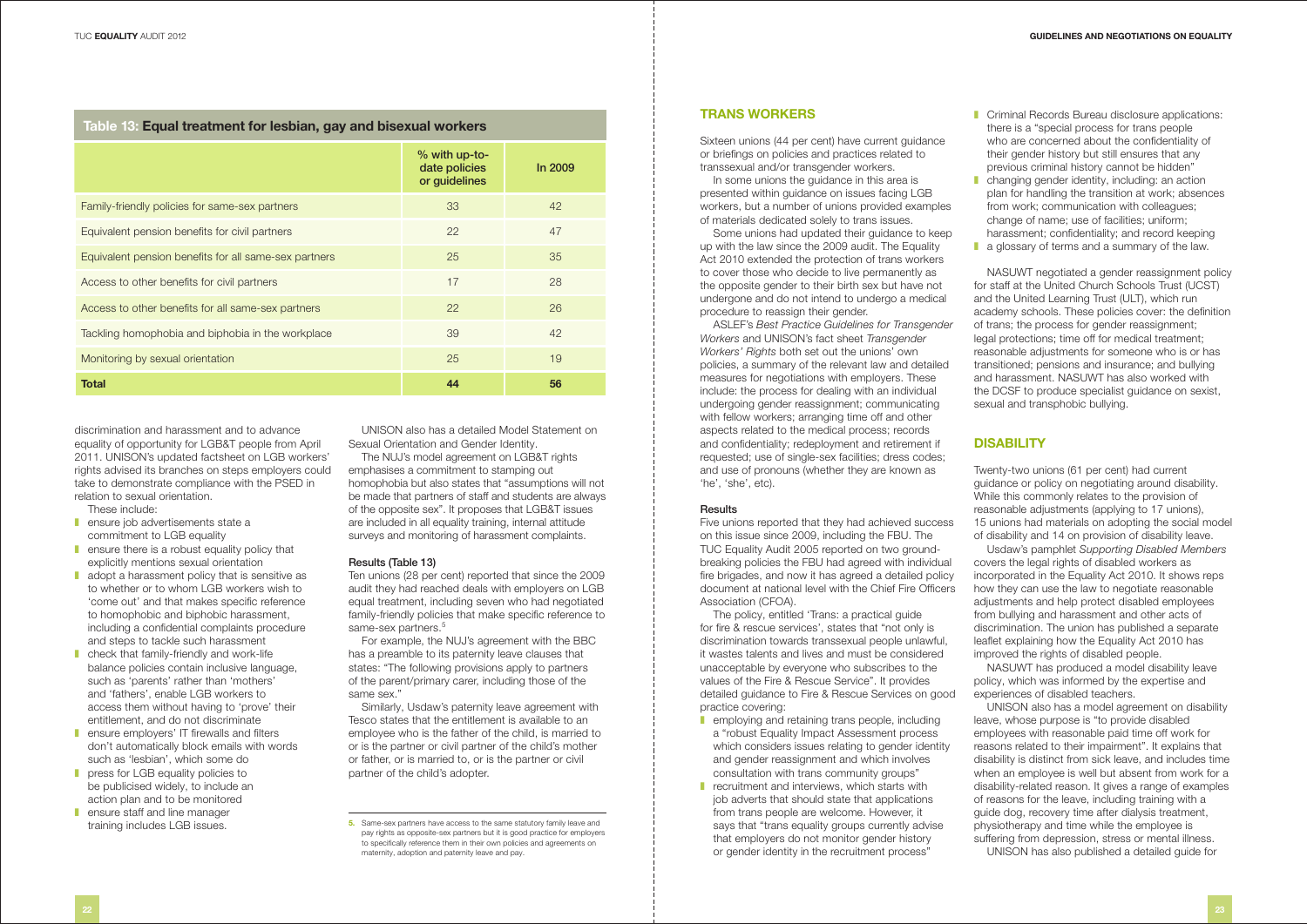agreed at Draxpower station focuses on the treatment of staff with mental illness.

To supplement the information on union guidance and negotiating on mental health at work in the 2012 TUC Equality Audit, the LRD carried out a survey of union reps and negotiators to investigate developments in this area. An article based on the survey, which was published in *Workplace Report* magazine in May 2012, is reproduced in this report at Appendix D.

#### Religion and belief

Half of unions (18) had up-to-date policies or guidance on negotiating around religion and belief, these most commonly (in 13 cases) covering dress codes and uniforms and in 12 cases the provision of workplace prayer facilities.

Half of the unions (18) had up-to-date guidelines on age equality covering younger and/or older workers. The most commonly produced materials relate to retirement – perhaps not surprisingly since the period covered by this audit saw the removal of the statutory Default Retirement Age (DRA), which had permitted employers to forcibly retire employees on or after their 65th birthday provided they followed the correct procedure. Twelve unions had produced materials giving guidance to their negotiators on the removal of fixed retirement ages and 11 had given guidance on ensuring provision for flexible retirement options. The NUJ had produced a general *Age Equality*  factsheet which, as well as summarising the relevant law on age and employment in the UK and the Republic of Ireland, provides advice for reps on negotiating on age equality. This suggests: ■ checking agreements and policies are not discriminatory against particular age groups ■ reviewing pay scales and benefits for unlawful age discrimination ■ checking company pension schemes comply with age discrimination law<sup>6</sup> obtaining an employer commitment to age equality ■ pushing for anti-discrimination

Eleven unions had materials on organisation of working time to take account of religious holidays or practices. One is the CWU, which has published a document giving an overview of employment rights and practical guidance on leave linked to religious observance.

#### Results (Table 15)

Eight unions reported that they had reached collective agreements on religion or belief issues since the 2009 audit.

Most commonly, these set out arrangements for observing religious holidays or practices. For example, NASUWT has negotiated a policy with the United Church Schools Trust and the United Learning Trust for reasonable time off for religious festivals and also flexible working arrangements that can be used to observe religious festivals.

Four unions said they had reached agreements

with employers on prayer facilities, including Unite at BMW, which had secured a designated area on site for Muslim workers to wash their feet before prayer (rather than the previous practice of using a sink shared by other workers).

## **AGE**

safety reps called *Disability and Health and Safety.*  This covers the relevant legislation and presents 'tools' that can be used to help ensure the workplace is safe and healthy for all, including risk assessments, reasonable adjustments, disability leave and the Access to Work and Two Ticks schemes. It also has a comprehensive list of actions that UNISON branches can take to ensure that 'health and safety' is not used to discriminate against disabled people.

A number of unions have produced materials on specific disabilities, such as Usdaw's quidance on supporting members with asthma. UNISON has detailed guidance on *Working with HIV,* which sets out how to fight discrimination against people with HIV/AIDS and how to negotiate with employers to

ensure the condition is treated as a disability. The FBU has published very thorough guidance for its officials and members on dyslexia. It provides details of the different types of dyslexia and the process that the union believes should be followed in supporting members who have or are suspected of having the condition.

### Results (Table 14)

Almost half of unions (17) reported that they had negotiated new agreements or policies with employers on disability since 2009, most commonly (13 unions) being those that were aimed at ensuring effective reasonable adjustments were made.

Usdaw's agreement with The Co-operative, "Managing Colleagues with Disability", suggests examples of adjustments that might be appropriate. These are:

- adjustments to working hours, including adjustments to the length of shift and start or finish times
- allocation of some duties to other employees
- amending systems of working to assist employees
- adjustments to equipment.

It adds: "The Group encourages every manager to give full consideration to any suggested adjustment and to explore all ways to retain and develop our employees."

CWU reports that it has negotiated a 'disability passport' (along with similar documents for other groups such as carers) with BT. It enables those with special needs that might impact on their work to explain their circumstances in their own words and to discuss what help they might need. The passport helps ensure continuity of reasonable adjustments should line managers or job roles change. It is voluntary to complete and the information recorded is kept confidential. The Royal Mail is piloting a similar project called RAM, standing for 'reasonable adjustment made', which is held on a 'RAM card'.

NASUWT has negotiated a disability leave policy for schools in Somerset.

The FBU says a number of fire and rescue services have introduced HIV/AIDS policies, while Prospect reports that the Department for Transport has recently adopted such a policy.

The 2012 audit questionnaire added new questions on disability that asked about guidance and negotiations on mental health at work. Over a third of unions said they had produced such guidance and five unions said they had reached agreements with employers on mental health.

Prospect, for example, has worked with Centrica to improve the company's response to staff with medium to long-term mental and physical impairments. It also says the new diversity policy

## Table 14: Disability

|                                                                            | % with up-to-<br>date policies<br>or guidelines | In 2009 |
|----------------------------------------------------------------------------|-------------------------------------------------|---------|
| Adopted social<br>model of<br>disability                                   | 42                                              | 30      |
| Advice on<br>reasonable<br>adjustments                                     | 47                                              | 42      |
| Provision of<br>disability leave                                           | 39                                              | 30      |
| Redeployment<br>and retraining<br>for those<br>developing<br>impairments   | 36                                              | 33      |
| Monitoring of<br>employment,<br>training and<br>promotion<br>opportunities | 31                                              | 28      |
| Positive<br>action to<br>tackle under-<br>representation                   | 31                                              | 30      |
| Mental health<br>at work                                                   | 36                                              | n/a     |
| <b>Total</b>                                                               | 60                                              | 54      |

*n/a: not asked*

# Table 15: Religion and belief

#### Dress codes and uniforms

| <b>Table 15: Religion and belief</b>                                               |                                                 |         |  |
|------------------------------------------------------------------------------------|-------------------------------------------------|---------|--|
|                                                                                    | % with up-to-<br>date policies<br>or guidelines | In 2009 |  |
| Dress codes and uniforms                                                           | 36                                              | 33      |  |
| Organisation of working time to take account of religious holidays<br>or practices | 31                                              | 26      |  |
| Workplace prayer facilities                                                        | 33                                              | 26      |  |
| Accommodating different dietary needs                                              | 28                                              | 28      |  |
| Total                                                                              | 50                                              | 42      |  |

6. There are specific statutory exemptions from discrimination law for various age-related pension scheme rules.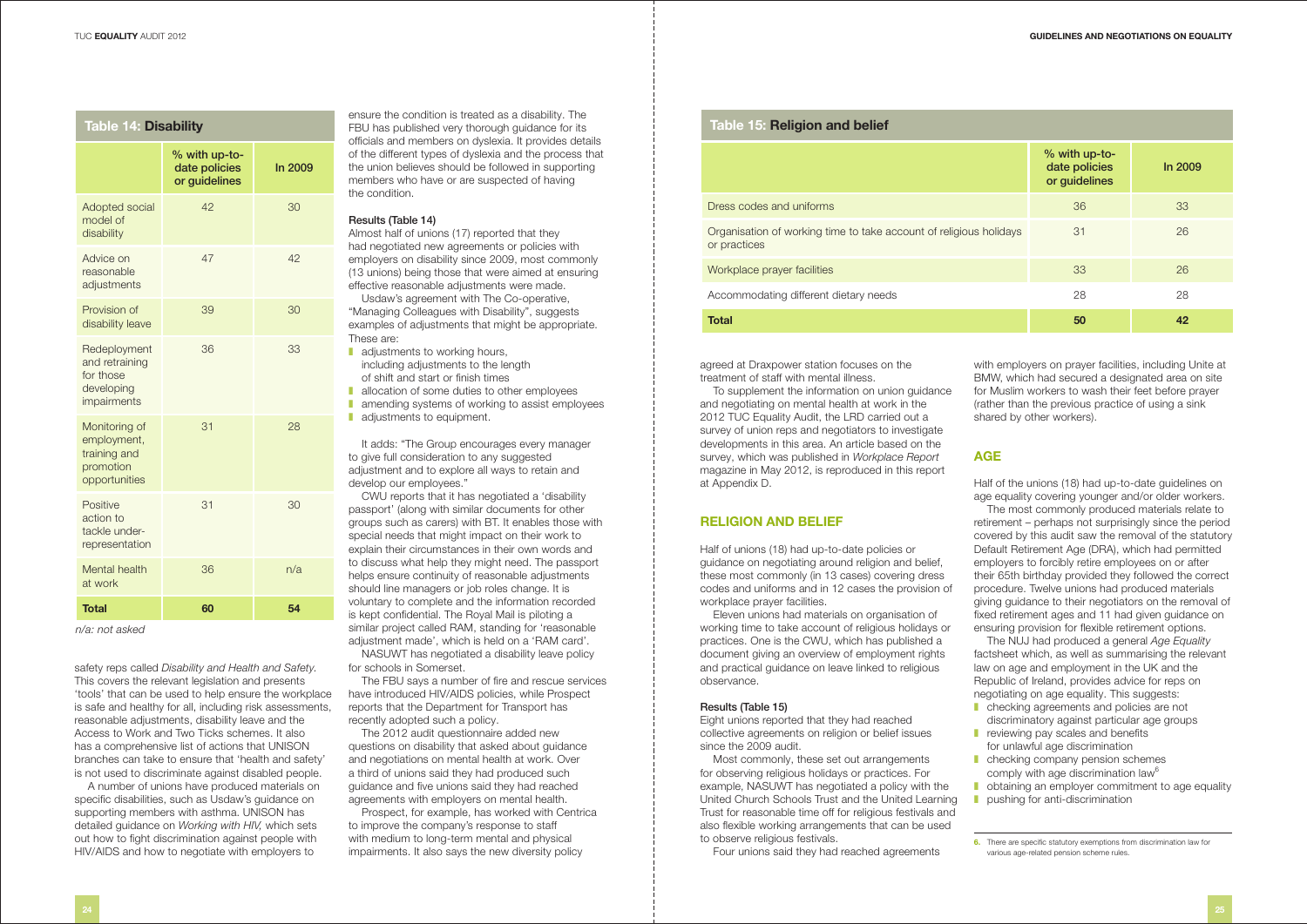# Table 16: Age equality

which notes that harassment and bullying is not always face-to-face but may be carried out via email or other means. It explains that it can be done via "automatic supervision methods – such as computer recording of downtime from work, or recording of telephone conversations – if these are not universally applied to all workers".

A comprehensive and detailed policy was negotiated between the RMT, including its 'harassment reps', and London Underground in 2010. It explicitly refers to all the protected characteristics and sets out both a formal and an informal process for dealing with complaints. Responsibilities are detailed for five different parties involved in the process, namely harassment advisers, accredited managers, employing managers, externally trained investigators and trade union harassment and bullying representatives, as well as employees themselves.

- monitoring job applications, promotions and training by age
- checking management recruitment materials for unlawful age discrimination.

At the end of 2009 NASUWT worked with the then DCSF to produce specialist guidance on sexist, sexual and transphobic bullying in schools that provided guidance on dealing with the bullying of teachers as well as of pupils. It was also agreed that incidents of bullying of staff and pupils should be reported and recorded in schools. However, the union reports that the coalition government has failed to take this forward. NASUWT said it was continuing to lobby on the issue.

Unite has negotiated dignity at work policies with Stagecoach and the Community Relations Council since the 2009 audit.

training for line managers

#### Results (Table 16)

Since the 2009 audit, unions appear to have been fairly busy negotiating new agreements on age. with 17 (47 per cent) reporting bargaining activity in this area.

Despite the legal changes on retirement, PCS among others found itself dealing with cases where employers were trying to force staff to retire against their wishes. The Vehicle and Operator Services Agency was attempting to make four PCS members retire. However, the union got the decision overturned and the fixed retirement age removed.

Prospect has negotiated an 'Approaching Retirement' policy with BAE Systems, which aims to "promote a smoother transition to retirement". It comprises up to 26 extra days' leave for those who

are planning to retire, to be taken as one day per week during the 26 weeks up to retirement paid on normal pay (i.e. basic pay plus shift and contractual allowances where appropriate). The policy allows employees the opportunity to attend a pre-retirement course or receive counselling/support prior to retirement.

### Harassment and bullying

Fifty-six per cent of unions have current policies or guidance on harassment and bullying policies referring to specific groups of workers.

ASLEF's very detailed guide, *More than Just a Union,* emphasises the equalities aspect of this issue and indeed it is subtitled *Respect, equal opportunities and equal treatment for all.* It includes the separate but linked topic of victimisation. It gives many illustrations of incidents that would constitute harassment against different groups, such as LGB workers and disabled workers, and sets out what can be done to prevent or remedy it.

ASLEF's guide also presents a 'best practice equality and harassment policy', which can be used by reps when negotiating harassment procedures with their employers. It includes a model equal opportunities statement, a detailed description of what 'equality of opportunity' does and does not mean, explanation of the terms 'discrimination', 'harassment and bullying' and 'victimisation', information on who is responsible for the policy and a detailed procedure for complaints.

The RMT has produced a model policy and procedure to help negotiators on this topic and a guide to representing or advising a member who is complaining of harassment or bullying.

Both UNISON and CSP have detailed guidance for negotiators and reps that gives pointers on how to approach management, checklists and awarenessraising activities, such as surveys of staff/members to assess the extent of bullying and harassment in the workplace.

#### Results (Table 17)

Fourteen unions (39 per cent) said they had negotiated new harassment and bullying policies with employers since the 2009 audit, though not all explicitly refer to the specific groups listed in the table. Nine of them had reached agreements that referred to gender, ethnic origin and/or disability; eight had reached agreements that referred to sexual orientation and/or age; and six had reached agreements that referred to religion and belief, nationality and/or gender reassignment. Four said they had also reached agreements that specifically referred to HIV status.

Usdaw had agreed a policy with Tesco in 2011

|                                                        | % with up-to-<br>date policies<br>or guidelines | In 2009 |
|--------------------------------------------------------|-------------------------------------------------|---------|
| <b>Adult</b> rates<br>of pay for<br>younger<br>workers | 22                                              | 21      |
| Removing age<br>limits from<br>recruitment             | 11                                              | 28      |
| Removing<br>fixed<br>retirement<br>ages                | 33                                              | 28      |
| Flexible<br>retirement                                 | 31                                              | 35      |
| Age/service-<br>related benefits                       | 22                                              | 35      |
| Health and<br>safety of older<br>workers               | 22                                              | 19      |
| <b>Total</b>                                           | 60                                              | 54      |

| <b>Table 17: Harassment and bullying</b> |                                                 |         |
|------------------------------------------|-------------------------------------------------|---------|
|                                          | % with up-to-<br>date policies<br>or guidelines | In 2009 |
| Gender                                   | 42                                              | 47      |
| Ethnic origin                            | 42                                              | 44      |
| <b>Disability</b>                        | 39                                              | 44      |
| Sexual<br>orientation                    | 42                                              | 47      |
| Age                                      | 36                                              | 44      |
| Religion and<br>belief                   | 33                                              | 44      |
| Nationality                              | 33                                              | 40      |
| Gender<br>reassignment                   | 33                                              | 37      |
| <b>HIV</b> status                        | 22                                              | 30      |
| <b>Total</b>                             | 56                                              | 61      |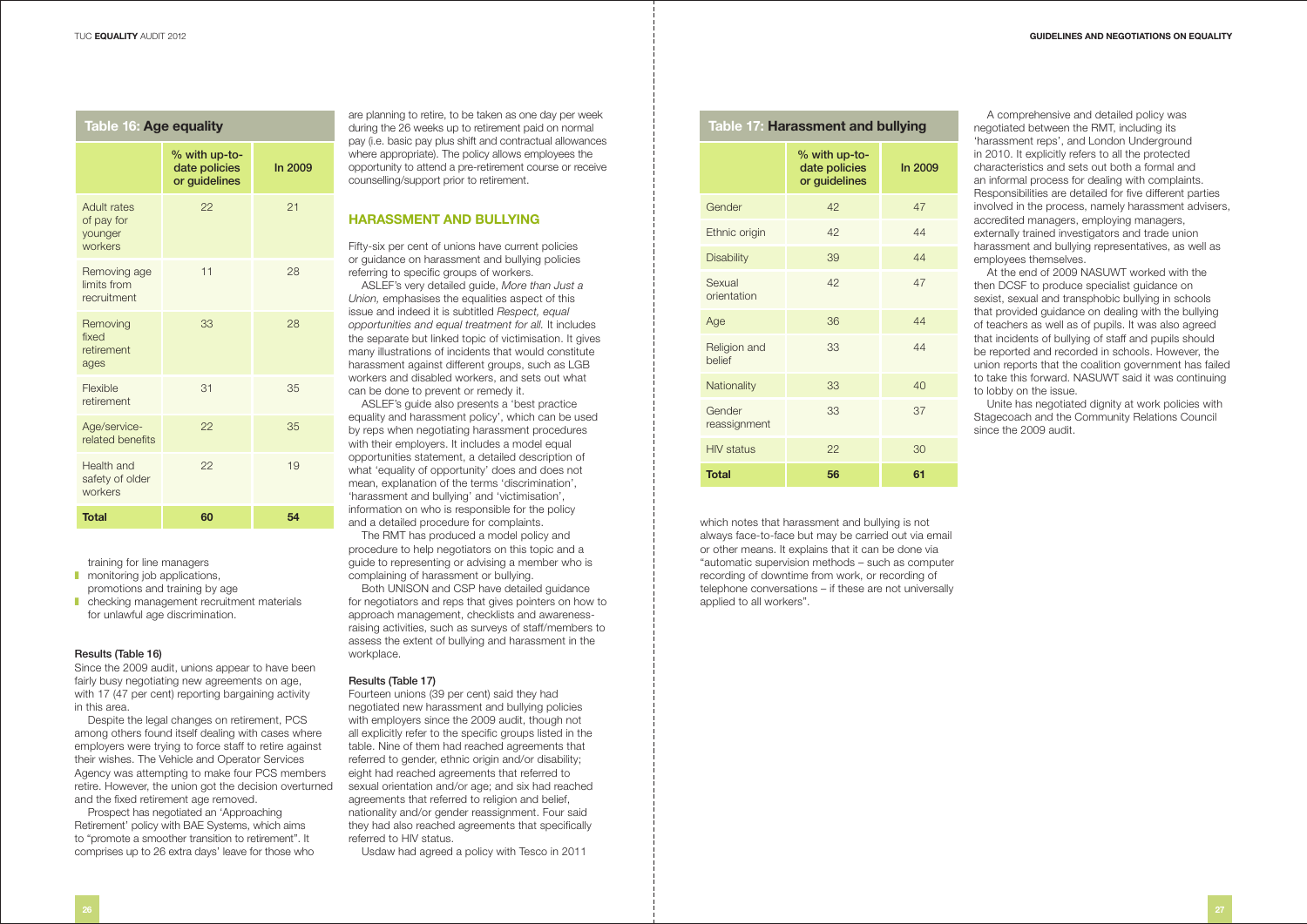# Unions' response **TO THE 2012 TUC EQUALITY AUDIT**

#### Appendix A

| Table 18: Unions responding to the audit, ranked by membership at Jan 2011 |            |                        |            |
|----------------------------------------------------------------------------|------------|------------------------|------------|
| <b>Union</b>                                                               | Membership | <b>Union</b>           | Membership |
| Unite                                                                      | 1,414,154  | <b>TSSA</b>            | 26,830     |
| <b>UNISON</b>                                                              | 1,374,500  | <b>NUJ</b>             | 26,809     |
| <b>GMB</b>                                                                 | 602,212    | <b>BECTU</b>           | 25,375     |
| Usdaw                                                                      | 398,859    | SoR                    | 23,389     |
| <b>NUT</b>                                                                 | 308,447    | <b>BFAWU</b>           | 22,127     |
| <b>PCS</b>                                                                 | 292,091    | <b>ASLEF</b>           | 18,867     |
| <b>NASUWT</b>                                                              | 282,890    | <b>FDA</b>             | 18,421     |
| <b>CWU</b>                                                                 | 208,714    | Nautilus International | 15,778     |
| <b>ATL</b>                                                                 | 123,210    | NGSU*                  | 12,578     |
| <b>UCU</b>                                                                 | 121,953    | <b>URTU</b>            | 12,317     |
| Prospect                                                                   | 120,349    | Napo                   | 8,568      |
| <b>UCATT</b>                                                               | 110,559    | <b>BALPA</b>           | 8,423      |
| <b>RMT</b>                                                                 | 77,031     | <b>ADVANCE</b>         | 7,003      |
| Community                                                                  | 67,488     | <b>BDA</b>             | 6,783      |
| <b>FBU</b>                                                                 | 43,306     | <b>AEP</b>             | 3,341      |
| <b>CSP</b>                                                                 | 36,901     | <b>BSU</b>             | 3,328      |
| Equity                                                                     | 36,501     | <b>NACO</b>            | 1,999      |
| <b>MU</b>                                                                  | 30,064     | <b>WGGB</b>            | 1,207      |

\* *includes OURS, which merged with NGSU in 2011*

| Table 19: Unions not responding to the audit, ranked by membership at Jan 2011 |                   |                  |                   |
|--------------------------------------------------------------------------------|-------------------|------------------|-------------------|
| <b>Union</b>                                                                   | <b>Membership</b> | <b>Union</b>     | <b>Membership</b> |
| <b>EIS</b>                                                                     | 59,371            | <b>NASS</b>      | 2,418             |
| <b>POA</b>                                                                     | 35,000            | <b>BACM-TEAM</b> | 2,365             |
| <b>ACCORD</b>                                                                  | 28,902            | <b>AEGIS</b>     | 2,227             |
| <b>SCP</b>                                                                     | 8,888             | <b>NUM</b>       | 1,713             |
| Unity                                                                          | 4,595             | <b>YISA</b>      | 1,365             |
| <b>ASPECT</b>                                                                  | 4,206             | <b>SURGE</b>     | 1,302             |
| <b>UCAC</b>                                                                    | 3,946             | <b>BOS TU</b>    | 1,221             |
| <b>HCSA</b>                                                                    | 3,399             | <b>AFA</b>       | 533               |
| <b>PFA</b>                                                                     | 2,688             | <b>NACODS</b>    | 350               |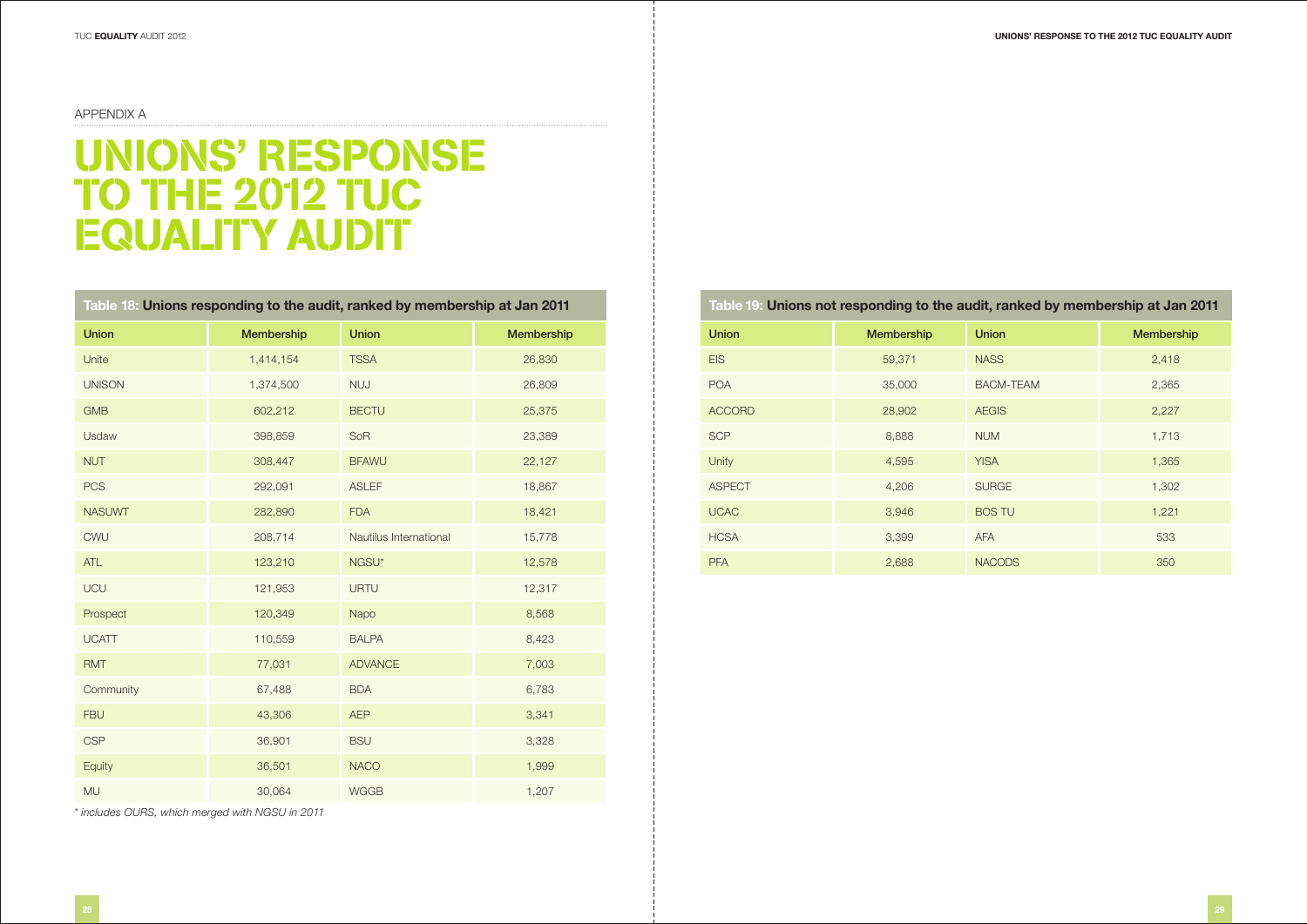#### NASUWT

Since the election of the coalition government, it has become significantly more difficult to get employers to address equality issues. The union has voiced opposition to a number of government actions and proposals, including cuts to, and the reform of, the Equality and Human Rights Commission (EHRC), the watering down of the Equality Act 2010, the abolition of the Women's National Commission, the inclusion of the Equality Act 2010 in the Red Tape Challenge and also the review of the Specific Duties in the Equality Act.

Now that it is no longer compulsory for employers to carry out an Equality Impact Assessment with the involvement of the trade unions, employers are failing to examine in depth the equality impact of their policies.

Lack of enforcement by the EHRC has meant that schools feel they can ignore the Equality Duties with impunity.

#### GMB

**UCU** The climate is staying the same as the implementation of the Equality Act has been important over the last 18 months.

The climate is worse because of: a general backlash in the media; the policies of the coalition government; reduced facility time; employers not fully understanding the implementation of the Equality Act; and weak equality legislation.

#### Unite

Employers use the recession and government cuts as an excuse.

#### **NGSU**

**CSP** The Equality Act and the fact that we deal with NHS employers, who are probably more up on equalities issues than a lot of other employers, means that equalities issues are on the agenda. But the need to make efficiency savings and the major NHS reorganisation acts the other way. The need for efficiency savings means that any improvements have to be cost neutral, making it difficult to get improvements above the legal requirements unless they are already in place. For example, the NHS maternity pay agreement has been more generous than SMP for a long time but any further improvements would have to be cost neutral.

**FBU** 

The current economic climate means business is focusing on cost challenges.

#### **PCS**

The government has made equality lower on the agenda for fire and rescue services. Austerity measures are also used to make cuts that are not given proper equality and impact assessments.

The austerity measures have a huge impact on the equality agenda. The number of women out of work is at a 23-year high, with cutbacks in the public sector hitting women particularly hard. Having a Tory-led government in power has seen the equality agenda slide.

# Less difficult

MU The climate has been improved because of the Equality Act, education, claims and case law.

### NAUTILUS

Employers are increasingly aware of the legal requirements.

# No response or stayed the same

#### **TSSA**

We have worked harder and got better results.

#### Appendix B

# **THE CLIMATE FOR EQUALITY BARGAINING** over the last **TWO YEARS**

### **MORE DIFFICULT**

#### Usdaw

Less money is available: store budgets are under pressure and this has led to the focus shifting away from the needs of employees to the needs of the business. In addition, economic uncertainty, cuts and the change of government have made it more difficult to bargain on equality.

#### Prospect

It has become increasingly difficult for people to get approval to work part-time or to job share. It appears that employers are becoming less likely to accept the on-costs and managerial effort of having two members of staff rather than one. This has been a growing issue in areas such as the Forestry Commission, the Scottish heritage bodies and the Scottish Research Establishment.

There is increased reluctance to make reasonable adjustments for disabilities, it being seen as simpler and cheaper to reach a Compromise Agreement to dismiss the individual. There are also reports that employers have moved to dismiss disabled workers quickly to avoid any discrimination claims, which has resulted in members being increasingly reluctant to raise grievances over such issues. Mental health issues seem to be growing; sometimes these have arisen in response to employer action on performance. In other cases there may be some quite serious mental health issues that can be very challenging to deal with from a union perspective as well as within the workplace.

#### CWU

In the face of austerity companies see equality as an easy target.

#### NUJ

Large redundancies and the reductions in the numbers of journalists employed in offices has meant that issues such as flexible working requests that do not have the legislative back up of issues such as disability and reasonable adjustments, for example, are becoming harder to achieve as the employer can easily point to the lack of cover for those wanting reduced hours. The employers use such arguments as lack of staff and available cash, and offset available funds for increases against any cost of equality issues. Employers are unlikely to give more-than-statutory benefits on maternity leave, etc. Chapels equally are unlikely to press for these when major issues such as redundancies and staff number reductions take up most of a chapel's energy.

#### UNISON

Employers are reluctant to negotiate on equality issues. Although the risk of legal action is an effective lever there is still a lack of political will and commitment to bring about change. The election of the coalition government has changed the political landscape for the worse. There is less imperative to negotiate and the coalition policies and attack on employment rights and maternity rights and the socalled Red Tape Challenge is undermining fairness, equality and rights of workers, their families and the protected equality groups.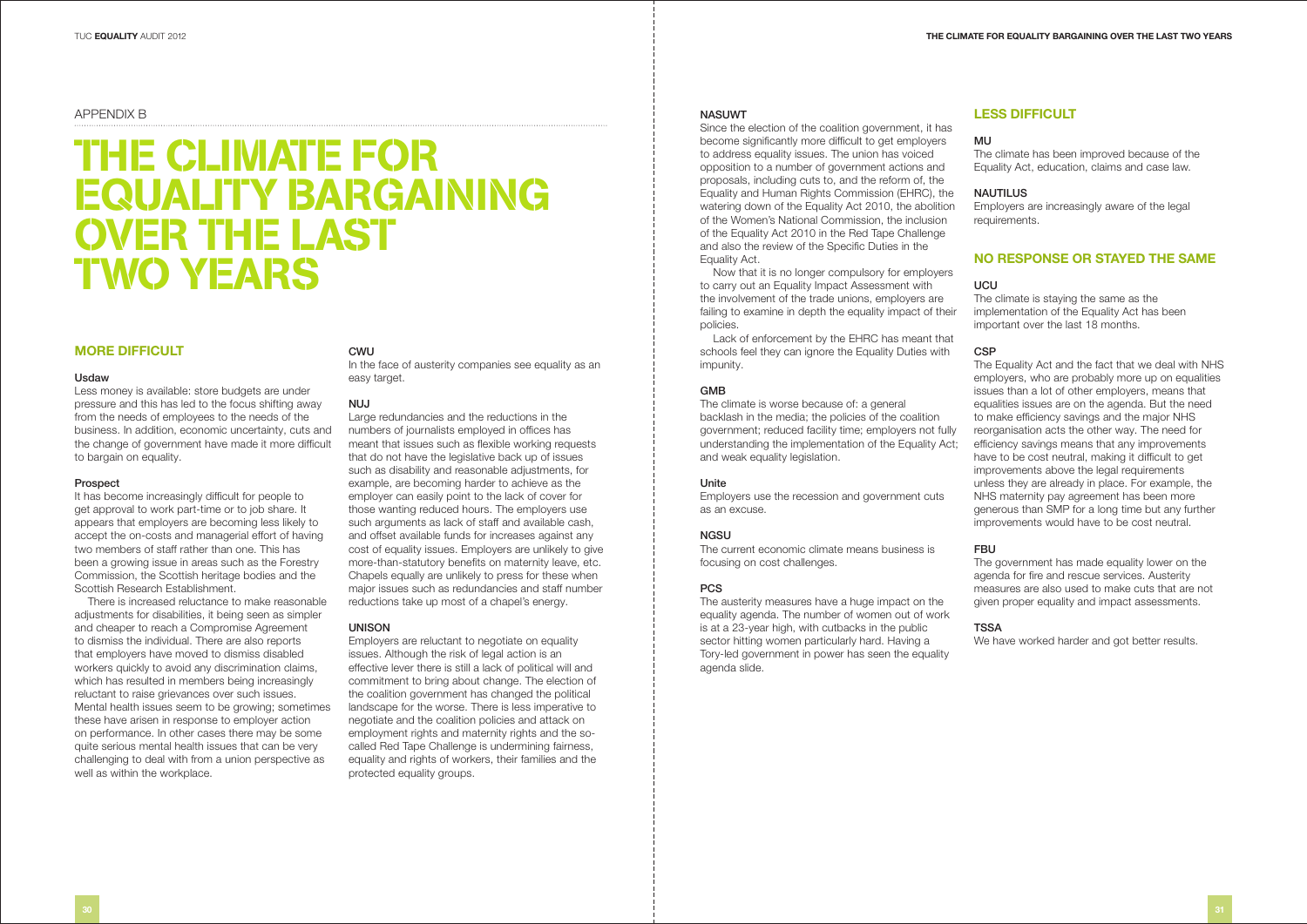This proportion is rather higher than was revealed in a similar exercise carried out for the 2009 TUC Equality Audit, when 58 per cent of collective agreements recorded were better than the statutory regime. This may be partly to do with some 'acceleration' of negotiated provisions to stay ahead of the statutory floor: the earlier research was carried out at a time when there had been recent rapid improvements in statutory entitlements.

Staff in large unionised organisations are much more likely than those in small ones to benefit from enhanced maternity provisions. In organisations with more than 300 employees, 84 per cent have betterthan-statutory provision, compared with 59 per cent in organisations with fewer than 300.

they provide, in one way or another, for more maternity pay than the legal minimum, which is six weeks at 90 per cent of average earnings plus a further 33 weeks at a flat rate of £135.45 a week (or 90 per cent of average earnings, whichever is the lower) and/or ■ they provide for some paid leave without the statutory service requirement of 26 weeks prior to the 'qualifying week'.

### CONTRACTUALLY ENHANCED maternity pay

Agreements in the public sector are more likely to beat statutory entitlements (93 per cent do so) than those in the private sector (where 66 per cent do so).

Enhanced maternity provision is also more prevalent in certain industrial sectors *(see Table 20);* however, the Payline data is less reliable here as it contains only a small number of agreements in some sectors. Those sectors faring less well are manufacturing, retail, wholesale, hotels and catering and other services.

The ways in which the agreements tend to surpass the legal minimum are as follows:

# Working parents and PARENTS-TO-BE: THE **STATE OF COLLECTIVE BARGAINING**

The enhanced maternity pay levels tend to come through providing women with a percentage of their normal contractual pay beyond the first six weeks, meaning women do not drop down at that point to the low flat rate SMP of £135.45 a week. Almost three-quarters (232; 71 per cent) of maternity deals stored on Payline provide for this.

Two thirds (215; 66 per cent) of all maternity agreements pay women at full pay for a period of their leave. The median number of weeks at full pay is 16 (this is often followed by a further period of enhanced pay, for example 50 per cent normal pay). The best contractual maternity pay schemes provide a year of leave at full pay. There are four such deals on the Payline database, of which three are in the private sector, at Ford, Jaguar and Landrover (the latter two were previously owned by Ford), while the only such agreement in the public sector is at Registers of Scotland, where employees with a year's service are entitled to a year's leave on full pay. Other good agreements are at Royal Mail Holdings (Quadrant Catering), which provides 40 weeks' maternity leave on full pay, and at five organisations with 39 weeks on full pay – the Cabinet Office, the Department for Culture, Media and Sport, Macmillan Publishers, the Scottish Court Service and Staffordshire Fire Brigade.

Most of these top deals are restricted to staff with one year's service, though at Ford and the Cabinet Office the service requirement is only 26 weeks.

#### Waiving service criteria

While the law provides for one year's maternity leave for all staff, irrespective of their service, it does not require employers to pay women during any of this leave unless they have 26 weeks' service by the end of the fifteenth week before the EWC (those who do not qualify are usually eligible for Maternity Allowance). However, some unions have managed to negotiate contractual pay for women who do not meet the service qualification for SMP; the Payline database includes 14 agreements along these lines.

#### Appendix c

To supplement the information received from national unions as part of the 2012 TUC Equality Audit, the LRD analysed information on maternity and paternity leave and pay on the LRD's Payline database, which has more than 2,300 collective agreements recorded on it.

The LRD also carried out a brief survey of workplace reps to get an idea of trends in the development of family-friendly leave policies in recent years.

The survey indicated that there had been rather more activity in the area of paternity leave and pay in the last couple of years than on maternity leave and pay. Just under a quarter (24 per cent) had seen changes on maternity while more than a third (37 per cent) had seen changes to paternity leave and pay. This is perhaps not surprising as there has been a focus in recent years on encouraging more shared parenting and getting fathers to take more time out of the workplace. However, the negotiated improvements do not reflect the main change in the legal framework over the period of the survey, which was the introduction of Additional Paternity Leave and Pay (APL&P) and we are just at the very early stages of seeing any bargaining around this.

It is clear is that there is some confusion between ordinary paternity leave (leave taken around the time of the birth) and the new APL. Asked whether their employer provided better-than statutory pay for APL, more than a quarter of reps said they did, but in a number of cases the descriptions were actually about enhanced pay for ordinary paternity leave. In fact, the research found only 10 organisations that provided enhanced pay for fathers (or mothers' partners) while on APL, whereas 242 agreements provided enhanced pay for the ordinary paternity leave period.

In addition, while a large number said there had been improvements to paternity leave, these were almost all updates to existing policies to incorporate the statutory APL&P provisions.

### Maternity leave and pay

While almost one in four reps said there had been changes in maternity provision in their workplace in the past two years, in most cases this was merely to keep collective agreements up to date with statutory rights.

However, there were one or two examples of newly enhanced provision. At the College of West Anglia, all women now receive the first six weeks at 90 per cent of pay whereas under the Statutory Maternity Pay scheme only women who have 26 weeks' service by the end of the 15th week before the expected week of childbirth (EWC) qualify for this.<sup>7</sup> Norfolk County Council has also started to provide all women with full pay during the first six weeks of leave.

Other ways in which maternity provision has been improved include an arrangement at Staffordshire Fire & Rescue, where pregnant women fire fighters are given support to stay on their shifts if appropriate, where previously they were made to work days. At HSBC there is a right not just to request but a right to return to work at 0.5 of full hours if required.

On the downside, in September 2011 Plymouth City Council cut its previous contractual enhancements to maternity pay so women are now entitled to just the statutory minimum. Previously the Council had paid the first six weeks at 90 per cent of normal pay, followed by either 12 weeks at 50 per cent pay or 20 weeks at 30 per cent pay.

Payline records 256 collective agreements on maternity leave and pay that in some way go beyond the minimum statutory requirements. This represents 79 per cent of all current maternity agreements (325) recorded on the database.

| Table 20: Percentage of maternity  |  |
|------------------------------------|--|
| agreements above statutory minimum |  |

| <b>Health</b>                                     | 100 |
|---------------------------------------------------|-----|
| Finance and business services                     | 94  |
| Public administration                             | 94  |
| Energy, water, mining, nuclear                    | 91  |
| Education (F&HE)                                  | 91  |
| Transport and communications                      | 85  |
| Other services                                    | 64  |
| Retail, wholesale, hotels and catering            | 63  |
| Manufacturing (engineering and metal<br>products) | 56  |
| Manufacturing (other)                             | 37  |
| Manufacturing (chemical, mineral and<br>metals)   | 33  |
| All                                               | 79  |

<sup>7.</sup> Women who do not meet this service criteria are usually entitled to claim Maternity Allowance, which is a benefit paid at the flat rate of £135.45 a week throughout the 39 weeks for which statutory maternity payments are available.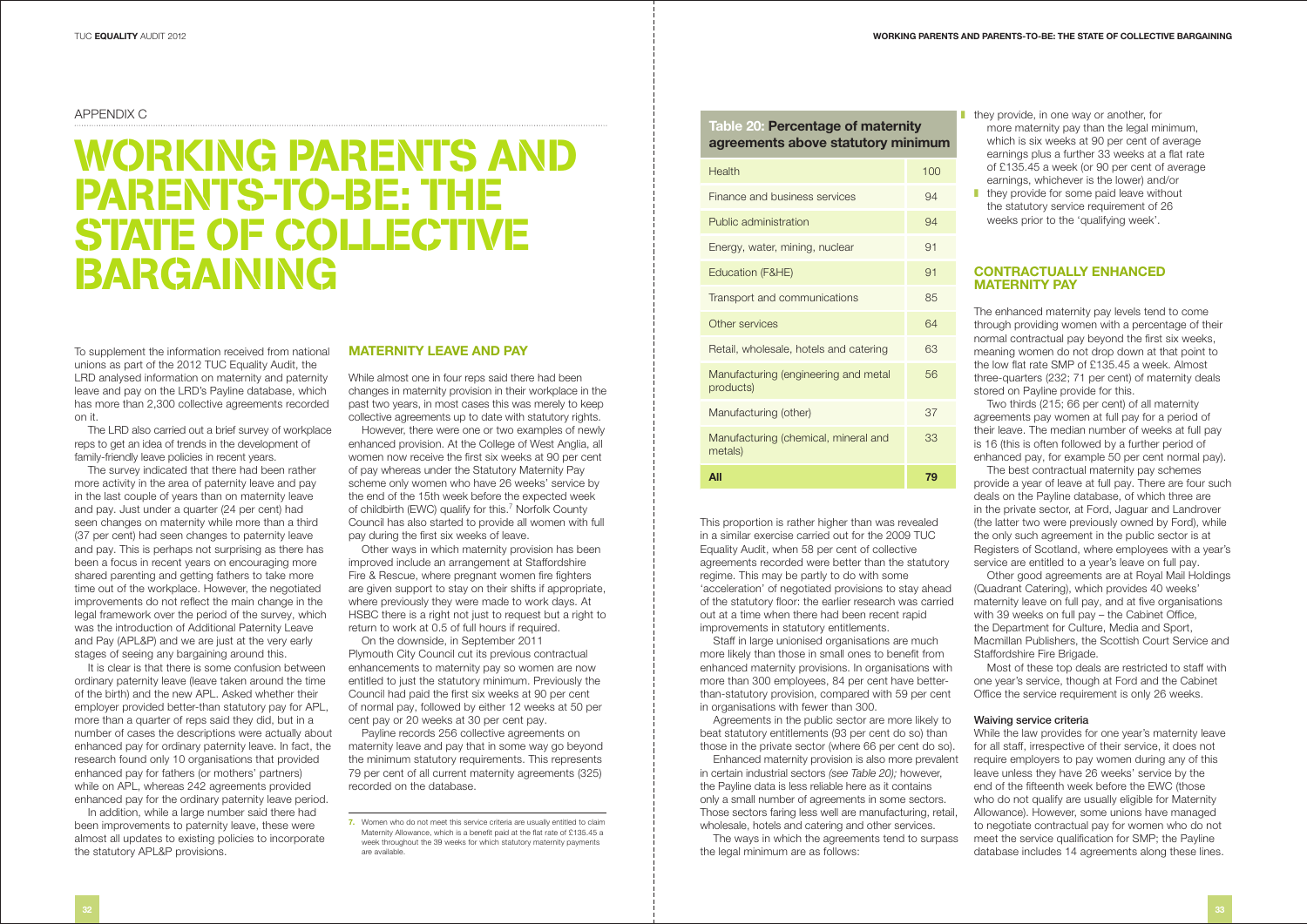More than one in four reps in the survey said their APL provision was better, in pay terms, than the statutory minimum, but the information they provided did not bear this out. And as stated above, there was much confusion between ordinary paternity leave and pay and this new provision.

Nevertheless, combining information from the reps' survey and from the Payline database reveals a small amount of evidence of the beginnings of collective negotiations to improve upon statutory APL&P provision.

There were 10 agreements that improved on the statutory APL&P scheme *(see Table 22),* compared to the 257 agreements that improve on the statutory provisions for ordinary paternity leave and pay. Of this handful of agreements, the most common improvement was to provide contractually enhanced pay to employees taking APL between weeks 20 and 26 after childbirth. As few women employees return to work before 26 weeks' leave (13 per cent).<sup>8</sup> relatively few fathers and partners may benefit from enhancing this period of APL.

There were a few agreements that provided

#### above statutory level

aring weeks 20–26 after birth is at 50% of normal phal Statutory Paternity Pay or 90% of normal

kes less than 26 weeks' leave, the father will any unused weeks taken from 20 weeks after

up to six weeks at half pay

is paid at basic pay for two weeks, half basic peks and reverts to ASPP for the remainder.

 $weeks$  20–26 after birth

eks 20–26 after birth is paid at 50% of salary

n preference to maternity leave it will be paid at weeks and half pay for 18 weeks up to total of

ks 20–26 after birth are fully paid

ot no service requirement to be eligible for leave, ks' service is needed to be eligible for pay.

significant improvements on the statutory APL&P scheme, in particular, Nestle UK (13 weeks on full pay for an employee on APL), Oxford Mental Health Trust (eight weeks on full pay and 18 weeks on half pay), and BT (two weeks on full pay and eight weeks on half pay).

The best of these deals are at the Civil Aviation Authority, the Crown Prosecution Service and the Department for Business, Innovation and Skills, which all provide 26 weeks on full pay to all women regardless of service.

#### PATERNITY LEAVE AND PAY

Just under four in ten reps in the survey said there had been alterations in their paternity leave and pay arrangements in the last two years. These were overwhelmingly changes to accommodate the new statutory APL&P scheme.

- **provide some pay above the statutory rate**
- provide for more than 10 days' leave
- **provide paternity leave without** a service requirement
- $\blacksquare$  allow paternity leave to be split, rather than taken as a single block of one or two weeks.

However, there were a few examples of improved ordinary paternity leave and pay provision, including at City & Guilds Institute, where provision was increased from two weeks on full pay to four weeks on full pay.

At Plymouth City Council matters had gone the other way, as with maternity provision. The entitlement was reduced from one week at full pay (and one at Statutory Paternity Pay, which is £135.45 a week) to the statutory floor of two weeks at SPP.

Payline records 257 paternity leave agreements that go beyond the statutory minimum, accounting

for 76 per cent of the 340 paternity agreements on the Payline database. This proportion is rather higher than in 2009, when 63 per cent of our collective agreements were better than the statutory regime.

As with maternity, enhanced paternity deals are more common in large organisations than in small ones, though the differences are less wide than for maternity. In organisations with more than 300 employees, 80 per cent have better-than-statutory provision. This compares with 66 per cent in organisations with fewer than 300.

And agreements in the public sector are more likely to improve on statutory entitlements (84 per cent do so) than those in the private sector (where 67 per cent do so).

Enhanced paternity provision is also more prevalent in certain industrial sectors *(see Table 21);*  again, however, the Payline data is less reliable here as it contains only a small number of agreements in some sectors. Those sectors faring less well than average are manufacturing (except chemical, mineral and metal products), finance and business services, retail, wholesale, hotels and catering, energy and water and other services.

The ways in which agreements improve upon the statutory minimum paternity provision are to:

A total of 242 (72 per cent) provide for a period of paid leave at a percentage of salary, rather than at the flat rate for SPP providing full pay for between two and twenty days.

And 28 of the 340 Payline paternity agreements allow for more than 10 days' leave, the longest period of extra leave being 10 days and the median period of extra leave being five days.

The best deals are at City & Guilds of London Institute, Guernsey Post Office, Royal Mail (Customer Services) and Royal Mail Holdings (Quadrant Catering), which give full pay for 20 days. Another 14 provide full pay for 15 days. While many of these provisions are available only to those with a year's service, the Highways Agency gives full pay for 15 days irrespective of service.

#### Additional Paternity Leave and Pay

APL&P enables a mother to transfer up to 26 weeks of her statutory maternity leave entitlement and any used SMP or Maternity Allowance (MA) to the father of the child or her partner from 20 weeks after the birth. It came into effect for parents of children born on or after 3 April 2011.

## Table 21: Percentage of paternity agreements above statutory minimum

| Health                                            | 88 |
|---------------------------------------------------|----|
| Public administration                             | 85 |
| <b>Transport and communications</b>               | 81 |
| Manufacturing (chemical, mineral and<br>metals)   | 80 |
| <b>Education</b>                                  | 80 |
| Other services                                    | 71 |
| Manufacturing (engineering and<br>metal products) | 69 |
| Finance and business services                     | 67 |
| Manufacturing (other)                             | 61 |
| Retail, wholesale, hotels and catering            | 55 |
| Energy, water, mining, nuclear                    | 46 |
| <b>Total</b>                                      | 76 |

## Table 22: Examples of enhanced APL provision

| <b>Employer</b>                                                    | <b>Enhancement abd</b>                                                |
|--------------------------------------------------------------------|-----------------------------------------------------------------------|
| <b>Bangor University</b>                                           | Paternity pay during<br>pay plus Additional<br>salary if this is less |
| Bank of England                                                    | If the mother takes I<br>get full pay for any u<br>childbirth         |
| <b>Bath University</b>                                             | Eligible staff get up                                                 |
| BT (NewGRID grades and managers,<br>professionals and salespeople) | Any APL taken is pa<br>pay for eight weeks                            |
| Diamond Light Source Ltd                                           | Full pay during weel                                                  |
| Ecclesiastical Insurance                                           | APL during weeks 2                                                    |
| <b>Nestle UK</b>                                                   | 13 weeks at full pay                                                  |
| <b>Oxford Mental Health Trust</b>                                  | If APL is taken in pre<br>full pay for eight we<br>26 weeks           |
| The Scottish Parliament                                            | APL during weeks 2                                                    |
| University College London                                          | Statutory except no<br>though 26 weeks's                              |

<sup>8.</sup> BIS/DWP Maternity and Paternity Rights and Women Returners Survey 2009/10.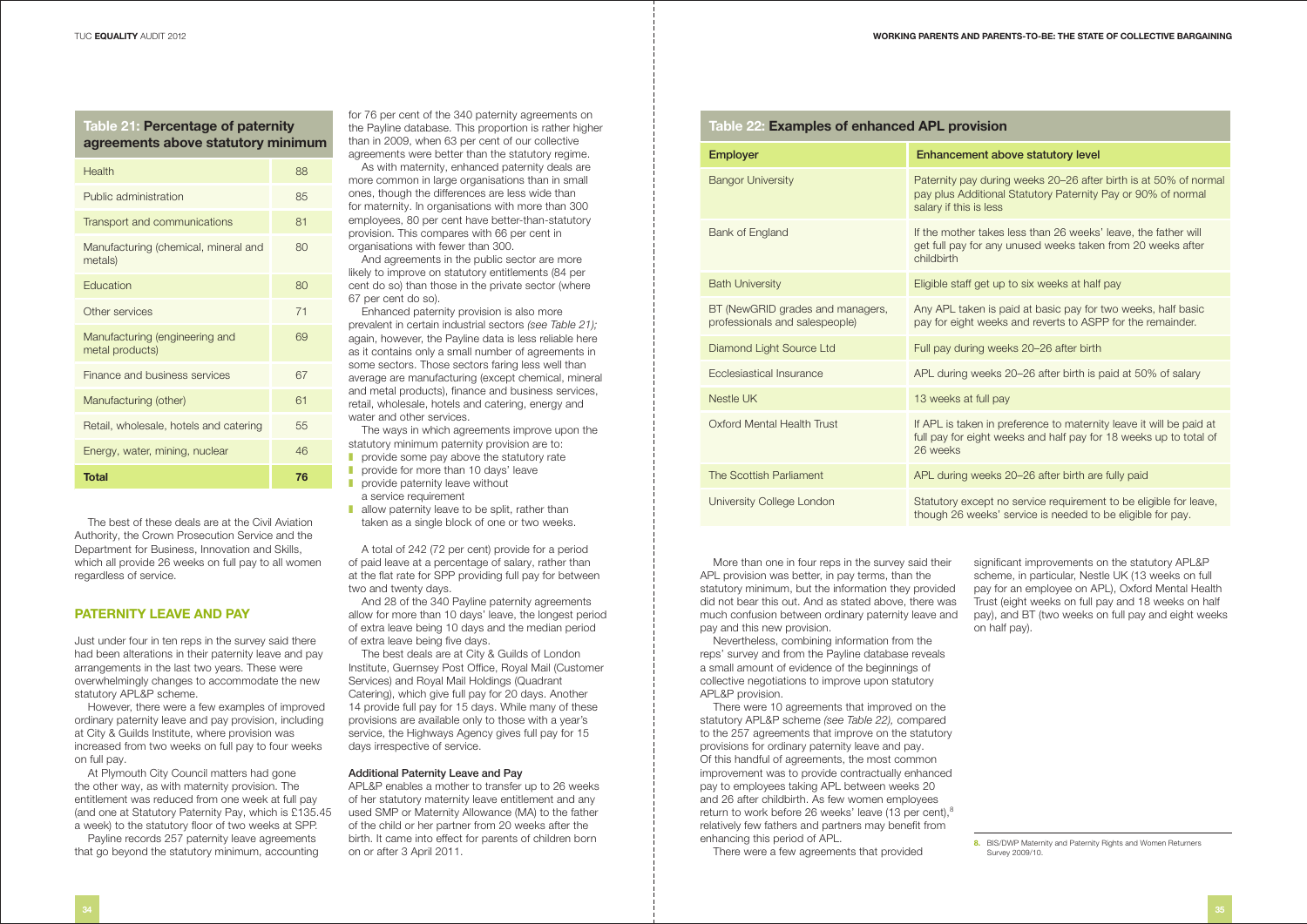commitment on good mental health in the workplace, but many of these were restricted to work-related stress. Although work-related stress policies are very important in themselves, they do not generally address the full range of mental health problems that hinder many people from participating fully in the workplace.

*Workplace Report* has examined the policies provided as part of the survey to establish some of the key points that are covered in the best workplace policies on mental ill health at work.

The first of four key points is:

1. An acknowledgement that many people with mental health problems can be excellent employees if they receive the necessary support and flexibility, and development of a workplace culture that goes with this and that encourages employees to be as open as possible about any mental health problems.

Shop and distribution workers' union Usdaw has produced a briefing for reps on supporting members with mental health issues. This points out that "most people with a mental health problem would rather not tell anyone because they worry about the stigma and discrimination they may face. Seven out 10 people with a mental health problem say they have suffered discrimination because of it."

But the union says members with mental health problems may nevertheless benefit from being open. It points out that they "may have poor attendance or performance and this may lead to them being disciplined under capability procedures or absence management policies. They may also find that aspects of their job make their condition worse."

One employer whose policy does take an inclusive approach is GKN Aerospace at Filton. The aims of its Mental Health Procedure include "to develop a culture that is supportive and non-judgemental of people with mental health problems" and to provide "assistance for employees in managing mental ill health in themselves and in others".

Its guide *Representing and Supporting Members with Mental Health Problems at Work* says that sickness absence management procedures should allow for separate recording of absence related to a person's disability, including where that disability is due to mental ill health.

The procedure also states: "GKN Filton will not disadvantage unfairly an employee who admits to suffering from mental ill health issues. An employee will be considered for any position for which he or she has the necessary skills and experience and are fit to undertake."

GKN points out that, while it "has no control over external or personal factors", it is "committed to develop procedures, employee development measures and support systems to help all employees understand and

# **MENTAL HEALTH** at work

recognise the causes of mental ill health, and take positive steps to manage mental ill health effectively". It says this includes "encouraging employees to achieve a good work-life balance in order to enhance their well-being".

The policy has a detailed allocation of responsibilities for managing mental ill health, which it says "rests at all levels of the organisation". As well as roles for HR, business managers and occupational health, it specifies that: "Trade union representatives shall be responsible for the provision of representation and support as appropriate." The Highways Agency policy also homes in on the culture of the workplace. It states: "The most important single adjustment a manager needs to make may well be about attitudes and assumptions to mental health."

Another important aspect of a progressive approach to dealing with mental health problems at work is:

#### 2. Flexible sickness absence management procedures that record absence related to a person's mental disability separately from other sickness absence and allow time off for therapy or self help.

It is not surprising, then, that according to a 2010 survey by the mental health charity MIND of the onefifth of UK workers who have called in sick because of stress, a staggering 93 per cent say they gave a different explanation for their absence.

> The TUC says employees with mental health problems should be allowed flexibility around the standard sickness absence arrangements because they (as well as those with other disabling conditions) may have higher than average time off and so be caught out by sickness absence management policies.

Just under one in four respondents to the Labour Research Department's survey of union reps said their employers allowed some form of leave to deal with mental health problems outside the standard arrangements (although this was sometimes on an informal basis rather than a laid-down policy).

One is St Helens and Knowsley Teaching Hospitals NHS Trust, whose policy states, under the heading Disability-Related Absence: "Where an absence occurs which is related to a disability, the absence may be considered a reasonable adjustment when it is to allow the employee time for treatment, assessment or rehabilitation. Such absences will not be recorded as an absence due to sickness but as a disability-related

#### Appendix d

The following is an article published in *Workplace Report* in May 2012 based partly on a survey of negotiators conducted for the TUC Equality Audit 2012.

#### A need to negotiate over growing problem of mental health at work

The 2012 TUC Disabled Workers' Conference noted that "discrimination against people with mental health impairments is still rife" and called for good workplace policies to prevent it. Workplace Report investigates what 'good policies' might include.

Disability equality legislation has been considerably strengthened in recent years, but it seems to have passed by those with mental health problems. According to a recent report by the OECD group of developed nations, people with a mental disorder are two to three times as likely to be unemployed as those without, while those who are in work are "struggling to cope".

The OECD says one in five workers suffers from a mental illness, such as depression or anxiety, and that three in four of those with mental illness report reduced productivity at work, compared to one in four workers without a mental disorder. Work absences are also much more frequent for workers with mental illness.

Ominously, about 30–50 per cent of all new disability benefit claims in OECD countries are now attributed to mental ill health.

The TUC points out that "people with mental health problems experience some of the most severe disability discrimination in the workplace". Indeed, a survey of 1,822 UK employers by online counselling and coaching firm Mentaline found one in five employers admitting that it would be less likely to employ somebody it knew had a history of mental illness. Two-thirds said they would be more sympathetic towards an employee with a physical than a mental illness. And two in five (39 per cent) of employers said that they "struggled" to take mental health issues seriously.

Employees with certain mental health impairments are protected under the 2010 Equality Act (formerly contained within the Disability Discrimination Act). In such cases employers are obliged to make 'reasonable adjustments' to take account of their condition. However, to be covered by the legal provisions, a person would need to show their condition meets the legal definition of a disability.

As this is quite restricted, it is important for employers to have an inclusive workplace mental well-being policy to help achieve an environment supportive to those with mental health problems.

In the UK there have been many initiatives by mental health campaign groups and charities, such as MIND, the Richmond Fellowship and Mindful Employer (an employer scheme to help employees with mental health issues stay in work), to encourage employers to adopt positive policies towards employing people with mental health problems and supporting those in work.

Unions have also been on the case. The forthcoming TUC Equality Audit 2012 will show that one in three national unions have current policies or guidelines for their negotiators on the subject. And the TUC itself produced very practical guidance in *Representing and Supporting Members with Mental Health Problems at Work* in 2008.

Indeed, the Equality and Human Rights Commission itself urges unions to "negotiate and implement a mental health workplace policy" with employers. In a campaign pack for union representatives, it says: "By putting mental health on the bargaining agenda, reps can persuade managers and employers to adopt a less prejudiced attitude to mental health."

However, a survey of 170 union workplace reps carried out by the Labour Research Department for the TUC Equality Audit 2012 suggests that employers with comprehensive policies of this type are few and far between. Just under a quarter of the reps said their employer definitely had some sort of policy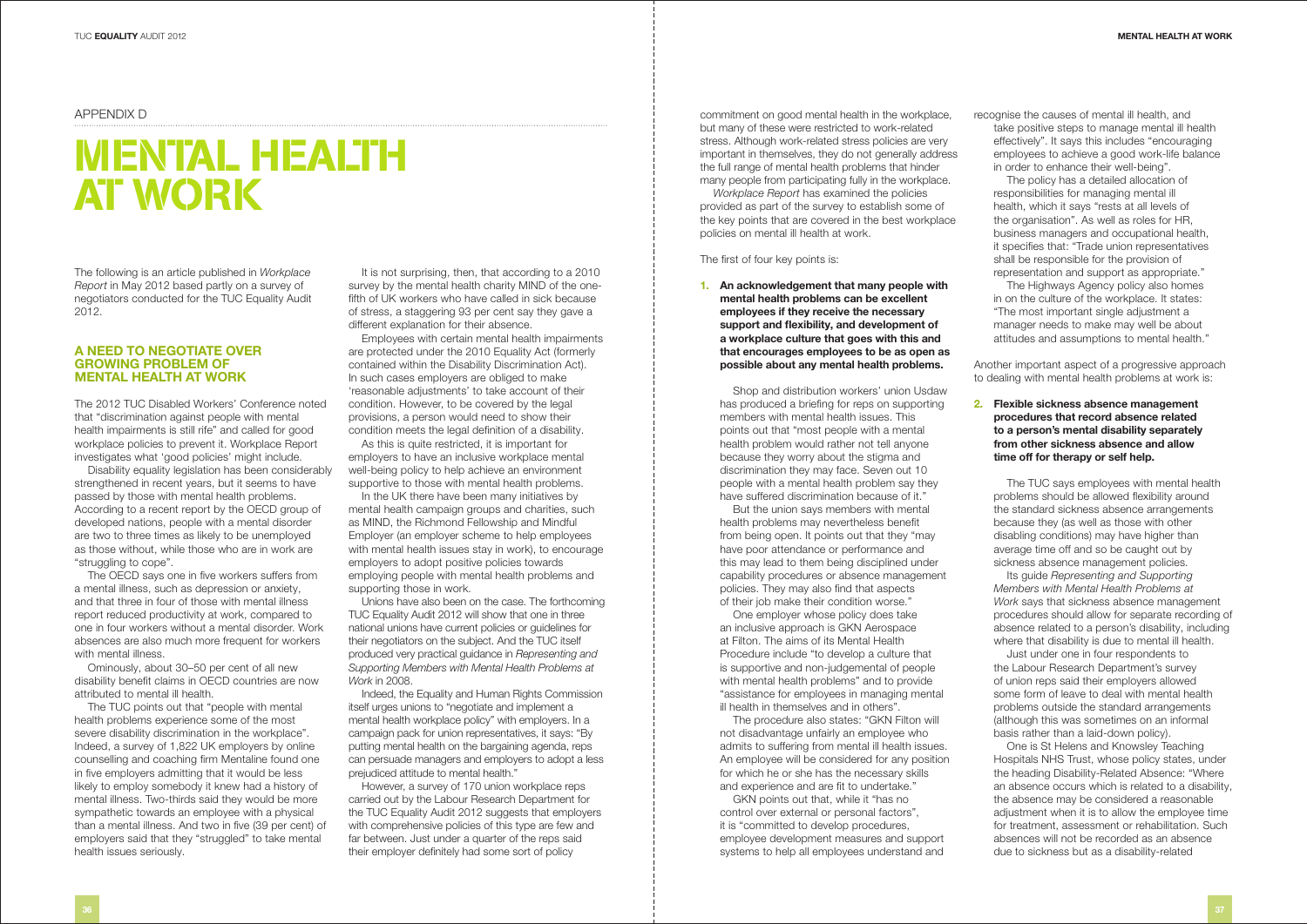employees "under the strictest confidence to OH immediately where the employee reports they are suffering from stress, depression or anxiety or where their certification indicates they are absent from the workplace for this reason".

A detailed Workplace Rehabilitation Policy is in place at St Helens and Knowsley Teaching Hospitals NHS Trust, which defines rehabilitation as "the restoration of the employee to the

fullest physical, psychological and vocational status consistent with that prior to their preabsence status or to which they are capable".

If the Trust's OH department recommends rehabilitation for someone returning to work following a period of extended sick leave, a rehabilitation co-ordinator will assess what measures are necessary. Possibilities relevant to those with mental health issues include: 'job modification', involving changes to hours, shift patterns and work organisation; 'condition management', which is support/ advice to enable the individual to "optimise the self-management of their condition"; and other measures such as a buddy system, a mentor or supernumerary status.

While some of the organisations mentioned in this article have excellent policies relating to mental ill health, they tend to be few and far between and there is a need for more work to get the issues better understood and measures more widely adopted.

And clearly polices take things only so far: a number of reps responding to the survey pointed out that, while their employer had good policies on paper, they as union reps had to fight tooth and nail for them to be properly implemented in practice. One from a major electronics company said: "Although policies exist [in this company] they are not implemented as many managers are not aware of the signs or do not pay particular attention to their employees." As ever, it will be up to union reps to make the policies stick.

absence. (The employee must be classified as disabled under the Equality Act 2010 and have previously disclosed their disability.)"

A rep from Dorset Fire and Rescue said their employer's practice was: "For those who have or who develop a disability as defined by the DDA (now the Equality Act), sickness absence related to their disability will be recorded separately from other sickness absence." The position was similar at Devon and Somerset Fire and Rescue, Norfolk County Council, the London Borough of Haringey and Aberdeen University.

- re-arranging responsibilities within the team, for example, exchanging a single demanding project for a job consisting of a number of smaller tasks
- transferring the employee to another job
- part-time working, job-sharing or flexible working hours
- additional support and a period of adaptation during changes of work organisation.

The policy at City and Islington College says: "Absences due to disability related reasons will be recorded separately from sickness absence records. HR will advise on all disability related cases in relation to trigger points and reasonable adjustments."

It is also useful to have a provision for 'disability leave', allowing an employee and employer to plan for any regular attendances, such as for counselling appointments that have to take place during work hours. Electricity generator Sembcorp, for example, allows people to attend counselling where required, and a rep from delivery firm DHL said the company had agreed to this in an individual case, though this was a discretionary act rather than a policy.

HMRC has introduced a provision called Disability Adjustment Leave (separate from disability-related sickness absence) which provides "reasonable paid time off from work for disability related assessment, treatment or rehabilitation", generally when the individual is otherwise fit for work. In the case of employees with a mental health disability as defined by the Equality Act, the leave might be available for counselling, psychotherapy or psychologist appointments.

The policy document says the leave "is usually for a fixed period or periods, that can be planned in advance by the jobholder and their line manager, and for which there is a fixed end date". It adds that the leave "should be agreed for a specified reason and will mostly be a one-off or short term absence".

Good mental health policies also cover:

3. Adjustments to the employee's working arrangements or job where appropriate to a person's condition, such as the offer of flexibility over working time or work patterns or a change in tasks.

One employer that sets out a comprehensive range of adjustments which might be applicable to employees with mental health problems is the Highways Agency. These include:

However, it also points out that "occasionally, people with mental health problems experience difficulties with concentration and/or memory". In these cases, relevant adjustments may include providing partitions or reducing noise in the working environment, getting the line manager to provide written instructions or even making use electronic reminder solutions.

The Highways Agency guidance, along with that from a number of other organisations, also notes that people with mental health problems might be on medication that has side effects, such as lethargy in the mornings. It says "managers should allow for this and consider allowing for a later start".

The final key part of a good workplace policy on mental ill health should include provision for:

#### 4. Rehabilitation through flexible working and support for employees starting/ returning to work after a period of absence due to mental ill health.

For those who have a long period of absence because of mental health problems, it is often particularly important to have some form of intervention programme to ease their return. The Royal Bank of Scotland (RBS) did have a 'Back to Health, Back to Work' policy, through which the employer paid for private treatment to facilitate earlier returns to work; although the formal policy has 'stalled', according to an RBS union rep, the bank still provides and pays for early intervention, including CBT (cognitive behavioural therapy), for mental health issues such as stress, depression and anxiety.

A number of large employers provide help through bought-in counselling services and employee assistance programmes, and also through occupational health (OH) departments where they have them. In particular, many emergency services, due the nature of the work, have such procedures, including the Royal Berkshire Fire and Rescue. The service refers

# The law and mental disability

Under the 2010 Equality Act, an employer must make reasonable adjustments for a person defined as having a disability. A person is defined as having a disability if they have "a physical or mental impairment that has a substantial and long-term adverse effect on their ability to carry out normal day-to-day activities".

The Employment Appeal Tribunal has given further guidance as to when a mental health condition is likely to be regarded as a disability under equality laws in the case of J v DLA Piper UKEAT/0263/09. It indicated that 'reactive depression', in the form of the "anxiety, stress and low mood" a person suffers as a reaction to adverse circumstances such as problems at work, is less likely to qualify, although each case must be examined on its own individual facts, in particular the severity of the condition. Meanwhile, 'clinical depression' will almost always be regarded as a disability.

In practice, the requirement for a condition to be 'long-term' will often limit the scope for adverse reactions to life events to amount to disability. An impairment has a 'long-term' effect if it lasts for at least 12 months, or for the rest of the individual's life. Recurring conditions may amount to a disability if they are likely to recur.

In terms of workplace policies, it may be best to have a catch-all clause such as that at the Highways Agency. Its guidance does not restrict the provision of reasonable adjustments to employees covered by the letter of the law, but states: "If someone has a mental health condition it is sensible to assume they may be covered by the DDA and to actively consider what adjustments, if any, are necessary to help support them do the job. Considering reasonable adjustments is the sign of a good employer."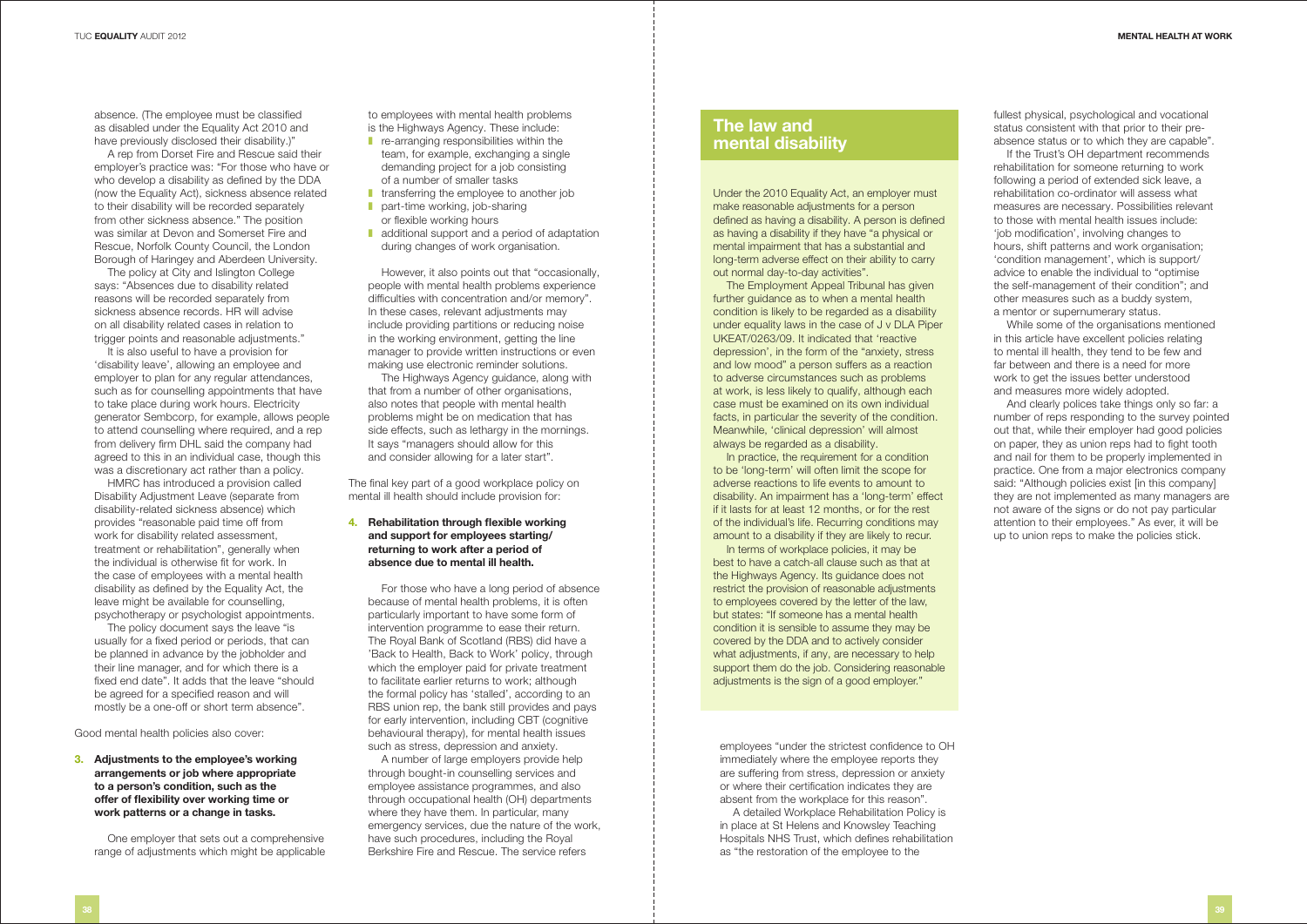# Austerity and mental ill health

"The share of workers exposed to work-related stress, or job strain has increased in the past decade all across the OECD," says the OECD report, adding that "increasing job insecurity and pressure in today's workplaces could drive a rise in mental health problems in the years ahead".

The OECD's picture of a rise in mental health problems due to job insecurity is already borne out in the UK by surveys carried out by both the Chartered Institute of Personnel and Development (CIPD) and the Labour Research Department (LRD).

It revealed that the public sector was being worst hit. CIPD adviser Jill Miller said: "Stress is a particular challenge in the public sector where the sheer amount of major change and restructuring would appear to be the root cause."

The CIPD's latest (2011) annual sickness absence survey of employers revealed that, for the first time, stress has become the most common cause of long-term sickness absence in the UK and that there is a link between mental ill health and job insecurity. "Employers planning to make redundancies in the next six months are significantly more likely to report an increase in mental health problems among their staff (51 per cent compared with 32 per cent who are not planning redundancies)."

And reps in larger workplaces were significantly more likely to report a rise in problems: more than three-quarters of those who could answer (79 per cent) in workplaces with 500 or more employees said there had been an increase compared with 36 per cent from workplaces with fewer than 500.

And the LRD survey of 170 union workplace reps carried out for the TUC Equality Audit 2012 also points to a growing problem of mental ill health in the workplace. Out of 102 reps able to report on the level of mental health problems in their workplace in the last two years, 60 per cent said there had been an increase. Two in five respondents (39 per cent) said there had been no change in that period and just one reported a decrease.

Union reps in the public sector were more likely to say there had been a rise in reported mental health problems, 75 per cent of those who could answer saying the number had increased in the last two years compared with 48 per cent in the private sector.

Half of all the reps in the survey said the union had represented members with problems arising out of mental ill health over the last two years; another fifth did not know if it had.